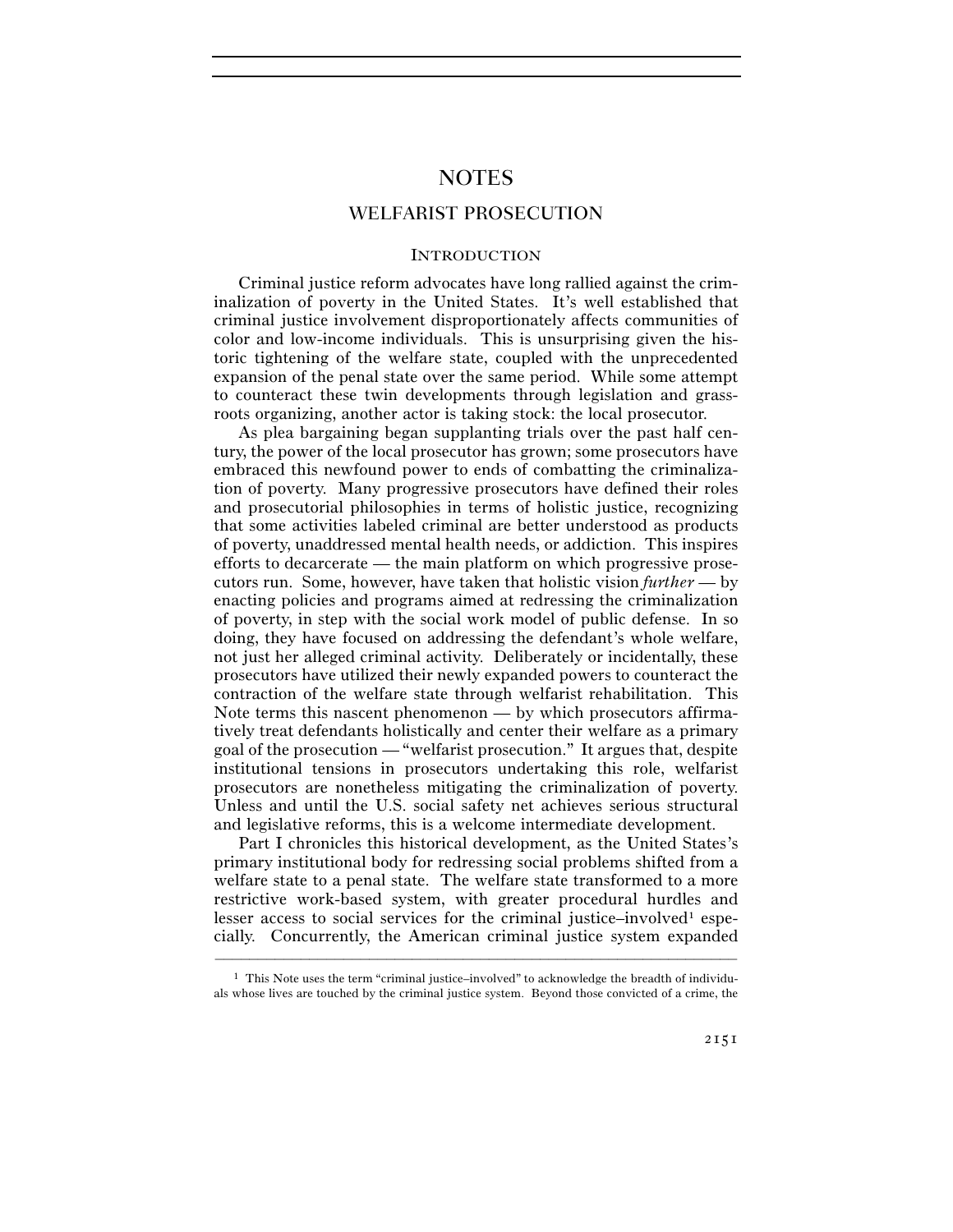dramatically, and the power of prosecutors rose commensurately. Enter progressive prosecution, a movement that aims to pursue justice in a society with mass incarceration and a relatively weak social safety net.

Part II explores the ways in which prosecutors have institutionalized the welfarist prosecution model — and in so doing, deliberately or incidentally, have helped counteract the contraction of the American welfare state and the criminalization of poverty. This mode of prosecuting is evidenced in mission statements and philosophical orientations, as well as in welfarist policies and programs — including, for example, efforts to secure employment for defendants, advocacy against money bail and monetary sanctions, comprehensive diversionary programming, and use of specialty courts to advance the holistic care of marginalized populations. Welfarist prosecutors have been functionally "filling in" for at least some of the lost social services made inaccessible to the criminal justice–involved by the shrunken welfare state.

Finally, Part III examines the merits of this development. Housing responsibility for holistic, welfarist care of the criminal justice–involved within the prosecutorial arm of the state may be justified as a logical extension of the public defense social work model. While the translation from the defense world to the prosecutorial context should not be taken for granted, given tensions respecting prosecutors' role within the adversarial legal system, it nonetheless comports with their role as ministers of justice. And even if the current system of welfarist prosecution is inherently conflicted, it is nonetheless a mitigatory step in the right direction — and certainly preferred to the criminal justice–involved receiving *no* services, from the penal or welfare states alike.

## I. FROM A WELFARE STATE TO A PENAL STATE

This Part explores the twin sociohistorical developments of a contracting welfare state in the United States and the coinciding expansion of the criminal justice system over the past fifty years, setting the stage for reformist prosecutors' arrival.

## *A. From a Needs-Based to a Work-Based Welfare State*

Over the past several decades, the American welfare system has, in many ways, substantially weakened.2 The Personal Responsibility and

term also encapsulates arrestees, pretrial detainees, people who are incarcerated, people who were formerly incarcerated, and those subjected to the penal state through probation, parole, or other

state-mandated forms of penological supervision. 2 *E.g.*, Alexandra Cawthorne Gaines et al., *How Weak Safety Net Policies Exacerbate Regional and Racial Inequality*, CTR. FOR AM. PROGRESS (Sept. 22, 2021), https:// www.americanprogress.org/article/weak-safety-net-policies-exacerbate-regional-racial-inequality [https://perma.cc/9GM2-6AWA] ("America's complex system of public benefits and supports — also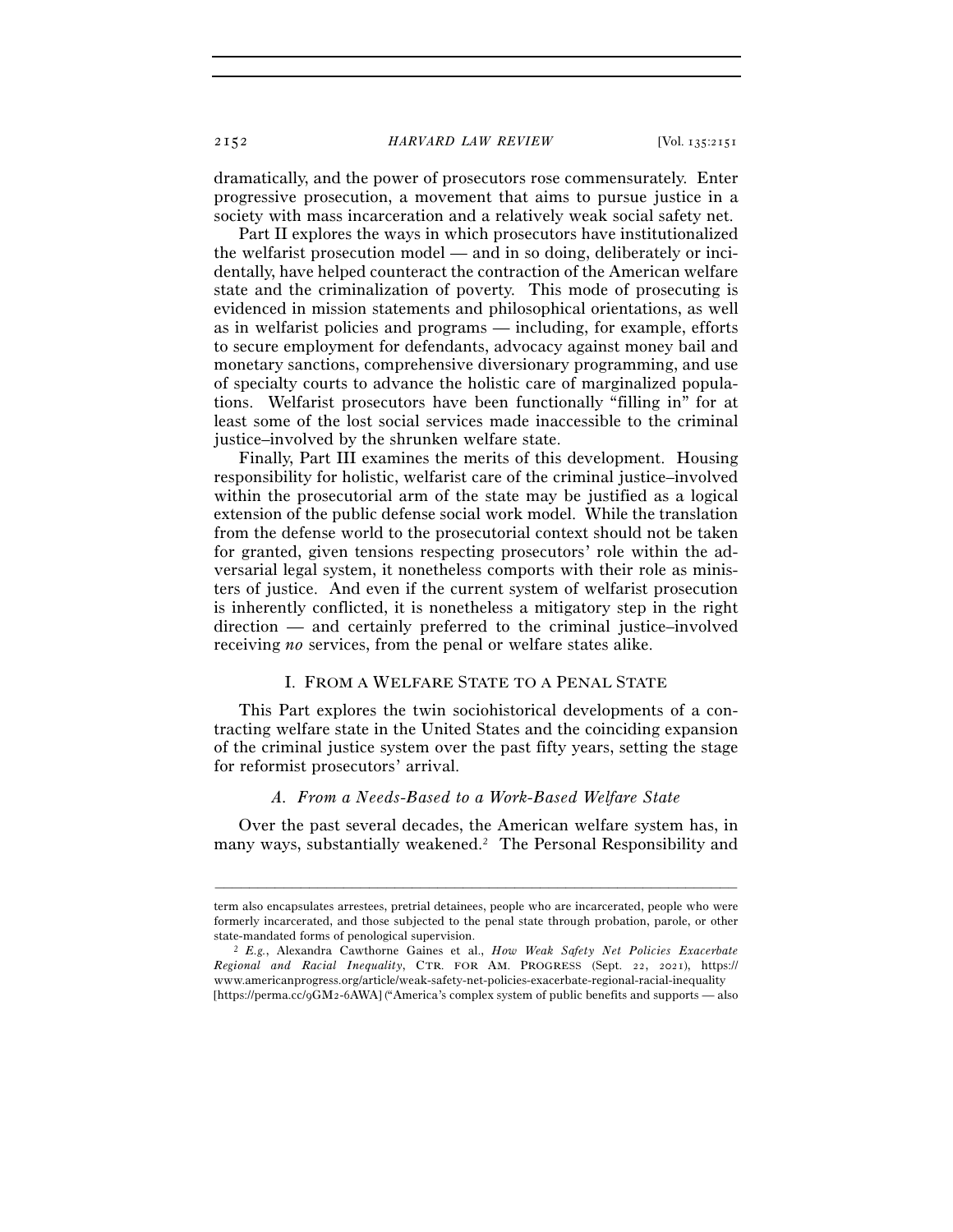Work Opportunity Reconciliation Act of 19963 (PRWORA), termed "welfare reform," "ended welfare as we [had known] it" for the previous half century.<sup>4</sup> PRWORA replaced the more effective direct cash assistance provided by Aid to Families with Dependent Children (AFDC) with the more restrictive cash welfare program, Temporary Assistance for Needy Families (TANF).<sup>5</sup> While changes to the "food stamps" program — today, the Supplemental Nutrition Assistance Program (SNAP) — compensated for some of the loss in aid from TANF over this period,6 TANF (a state block grant program) nonetheless dramatically shrunk aid available to low-income families, due to its time limits and stringent eligibility and work requirements.7

Indeed, one of the most impactful antipoverty programs in the United States today isn't a "welfare program" at all, but a tax credit administered through the Internal Revenue Service — the Earned Income Tax Credit (EITC).<sup>8</sup> As the EITC (begun in 1975) expanded significantly in the 1990s, so too did constraints limiting its use.9 Taken together, the eligibility and term-time constraints expressed in TANF, the EITC, and SNAP fundamentally shifted the U.S. social safety net from a needs-based to a work-based model, cutting caseloads and shrinking the net.10

Moreover, welfare recipients are heavily policed by eligibility and participation requirements. Today's work-based social safety net is arguably "first and foremost[] intended to deter welfare use, to guard against misuse, and to punish welfare cheating" — treating intended beneficiaries as "latent criminals . . . [,] presumptive liars, cheaters, and

<sup>–––––––––––––––––––––––––––––––––––––––––––––––––––––––––––––</sup> known as the social safety net — has proven to be effective in reducing poverty . . . , but it has weakened substantially over the past several decades.").<br><sup>3</sup> Pub. L. No. 104-193, 110 Stat. 2105 (codified as amended in scattered sections of the U.S.

Code). 4 Sandra K. Danziger et al., *From Welfare to a Work-Based Safety Net: An Incomplete* 

*Transition*, 35 J. POL'Y ANALYSIS & MGMT. 231, 231 (<sup>2016</sup>). 5 *See id.*; *see also* Laura Tach & Kathryn Edin, *The Social Safety Net After Welfare Reform*, <sup>43</sup>

ANN. REV. SOCIO. 541, 542 (2017). To be sure, the pre-PRWORA system was no utopia either. See, e.g., MELINDA COOPER, FAMILY VALUES 33–37 (2017) (describing its deficiencies).<br>
<sup>6</sup> Tach & Edin, *supra* note 5, at 542.<br>
<sup>7</sup> See generally LaDonna Pavetti et al., *TANF at 25: A Weaker Cash Safety Net Reaching Fewe* 

*Families and Doing Less to Lift Families out of Deep Poverty*, 74 NAT'L TAX J. 763, 763–64 (2021) (analyzing TANF's twenty-five-year history and concluding that "TANF's story has been one of greatly diminished access, low benefits, and states diverting funding away from cash assistance," *id.* at 763); Frank Ridzi & Andrew S. London, *"It's Great When People Don't Even Have Their Welfare Cases Opened": TANF Diversion as Process and Lesson*, 23 REV. POL'Y RSCH. 725, 725 (2006) ("From August 1996 to March 2002, the national welfare caseload declined by an unprecedented 57.6%.").

<sup>8</sup> *See* MICHELLE LYON DRUMBL, TAX CREDITS FOR THE WORKING POOR <sup>23</sup>–24 (<sup>2019</sup>). 9 *Id.* at 8, 14–<sup>17</sup>. 10 Tach & Edin, *supra* note 5, at 542; *see also* sources cited *supra* note 7.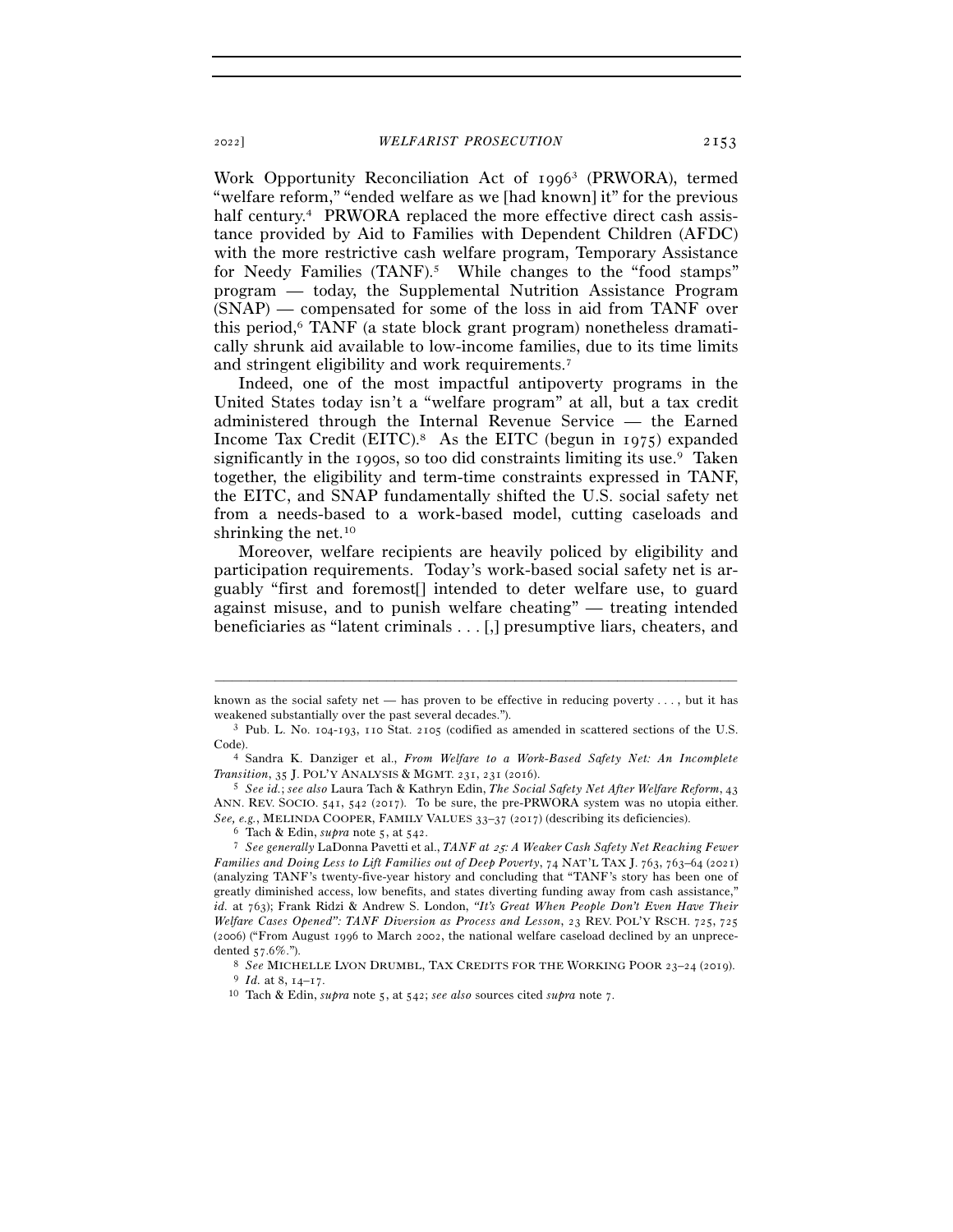thieves."11 Applicants and recipients of aid are routinely regulated, surveilled, and punished for failing to comply with confusing and complicated requirements.12 Some states mandate drug testing.13 Others limit aid by imposing monetary sanctions on those who fail to fulfill welfareto-work requirements, which may include, for no fault of one's own, working fewer hours than required or failing to attend a caseworker meeting despite good reason.14 Welfare fraud investigations are routine and can result in civil or criminal penalties.15 As a result, today's social safety net has become less robust and more punitive. Exacerbating the problem, the U.S. minimum wage has stagnated,16 student loan debt soars,17 and twenty-eight million U.S. adults lack health insurance.18

In addition to curtailing aid eligibility generally, this transition has especially harmed the criminal justice–involved. For example, individuals with outstanding felony warrants or probation or parole violations are ineligible for benefits — among them TANF, SNAP, Supplemental Security Income (SSI), and housing assistance — turning "the welfare system . . . [into] an extension of the criminal justice system."19 Twenty-

–––––––––––––––––––––––––––––––––––––––––––––––––––––––––––––

LEGISLATURES (Mar. 24, 2017), https://www.ncsl.org/research/human-services/drug-testing-andpublic-assistance.aspx [https://perma.cc/8KTV-AM8S].<br><sup>14</sup> See GUSTAFSON, *supra* note 11, at 61.<br><sup>15</sup> Id. at 63–64; see also id. at 93–117 (documenting, through interviews with welfare recipients,

the challenges of complying with complex antifraud rules); *id.* at 96 ("The welfare system prioritizes fraud prevention over poverty alleviation."). 16 Matthew Michaels, *If the US Minimum Wage Had Kept Up with the Economy, Many Low-*

*Wage Earners Could Earn Double What They're Making Now*, BUS. INSIDER (Dec. 22, 2017, 1:15 PM), https://www.businessinsider.com/how-much-higher-the-federal-minimum-wage-shouldbe-2017-12 [https://perma.cc/69XP-MR<sup>94</sup>]. 17 Janet Lorin, *Student Debt*, BLOOMBERG: QUICKTAKE (June 26, 2019, 1:52 PM),

https://www.bloomberg.com/quicktake/student-debt [https://perma.cc/HD<sup>5</sup>B-CFKL]. 18 *See* KATHERINE KEISLER-STARKEY & LISA N. BUNCH, U.S. CENSUS BUREAU, HEALTH

INSURANCE COVERAGE IN THE UNITED STATES: 2020, at 2 (2021), https://www.census.gov/ content/dam/Census/library/publications/2021/demo/p60-274.pdf [https://perma.cc/LN3K-SVHX]; *see also* Krysten Crawford, *America's Medical Debt Is Much Worse than We Think*, STAN. INST. FOR ECON. POL'Y RSCH. (July 20, 2021) https://siepr.stanford.edu/news/americas-medical-debtmuch-worse-we-think [https://perma.cc/5MRN-NWAD] (noting U.S. adults' \$140 billion of out-

standing medical debt). 19 GUSTAFSON, *supra* note 11, at 52–53. This policy is not clearly tied to public safety, either; under the fugitive felon provision, an individual who "ha[s] a warrant issued for missing a meeting with a parole or probation officer, missing a substance abuse meeting, or being determined to be psychologically unstable" may be cut from the welfare rolls. *Id.* at 53.

<sup>11</sup> KAARYN S. GUSTAFSON, CHEATING WELFARE 1 (2011); *see also id.* at 51 ("Current welfare policies were designed to punish the poor; to stigmatize poverty, particularly poverty that leads to welfare receipt; and to create a system of deterrence to keep low-wage workers attached to the labor force."); DAVID GARLAND, THE CULTURE OF CONTROL 196 (2001) ("[T]hemes that dominate crime policy — rational choice and the structures of control, deterrents, and disincentives, the normality of crime, the responsibilization of individuals, the threatening underclass, the failing, overly lenient system — have come to organize the politics of poverty as well.").<br><sup>12</sup> See generally GUSTAFSON, supra note 11.<br><sup>13</sup> Drug Testing for Welfare Recipients and Public Assistance, NAT'L CONF. STATE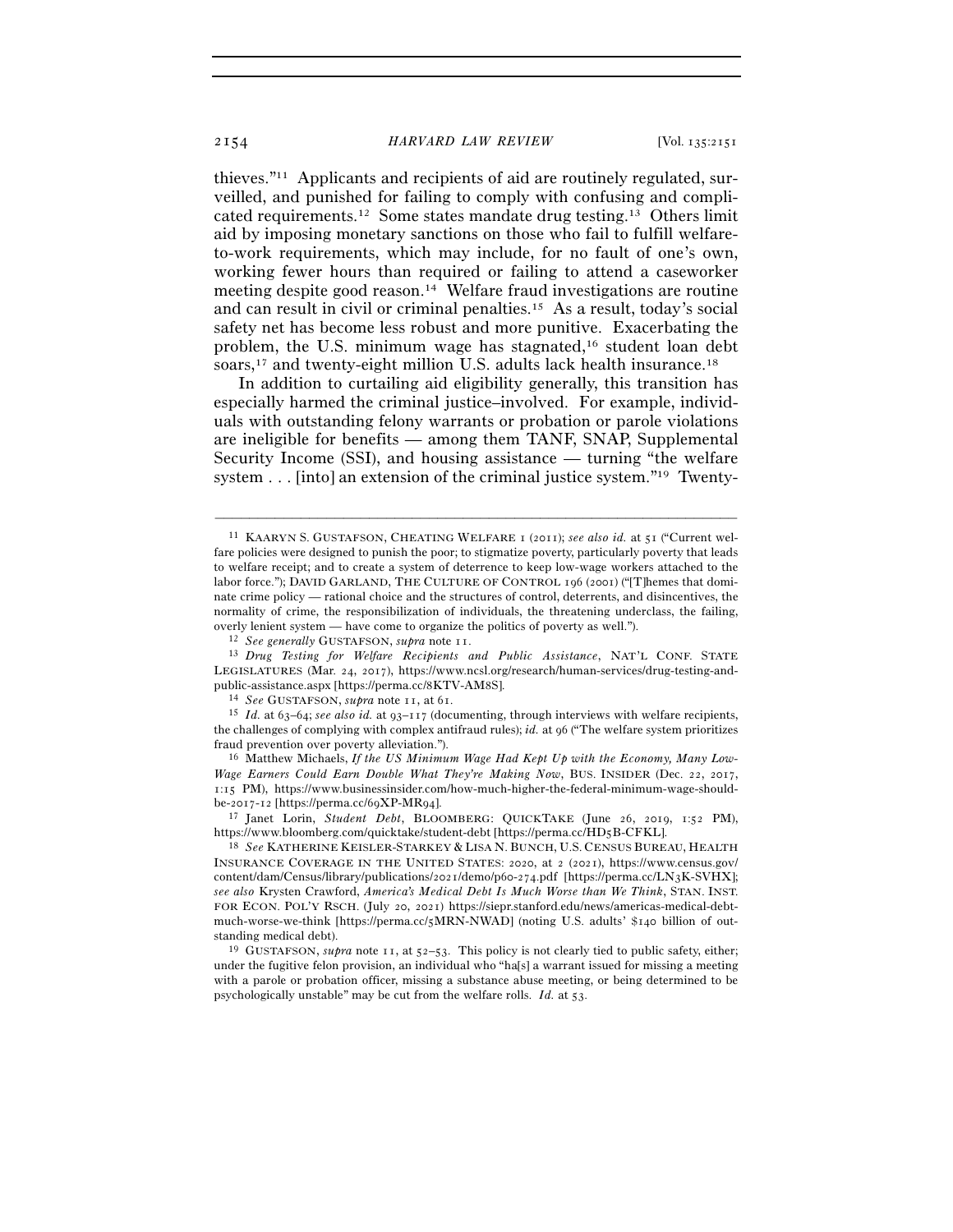five states impose a (full or partial) drug felony lifetime ban, by which adults with drug felony convictions are prohibited from receiving aid, including TANF and SNAP benefits.20 Individuals with criminal arrests or convictions may be barred from Section 8 housing21 or denied other benefits, including TANF, SNAP, and educational loans.22 Having a criminal record is significantly associated with diminished employment opportunities<sup>23</sup> — which matters a great deal in a "welfare-towork" system predicated on stringent employment requirements for applicants and beneficiaries alike. The welfare state has become increasingly inaccessible for the criminal justice–involved.

## *B. The Expansion of the American Penal State*

Over the same period, the criminal justice system has swelled, in both the number of individuals whose lives it touches and the resources it consumes. The U.S. criminal justice population has ballooned 500% over the last forty years, with roughly two million people currently held in the nation's jails and prisons<sup>24</sup> and over eight million "under some form of state control, including jail, prison, probation, parole, community sanctions, drug courts, [and] immigrant detention."25 War on Drugs–era policies led to a tenfold increase in incarceration for drug offenses from 1980 (40,900 individuals) to 2019 (430,926 individuals).<sup>26</sup> At the same time, mandatory minimums increased the average prison sentence for federal drug offenses nearly threefold: from twenty-two months in 1986 to sixty-two months by 2004.<sup>27</sup> Lifelong sentences, too,

–––––––––––––––––––––––––––––––––––––––––––––––––––––––––––––

<sup>8</sup> (<sup>2016</sup>). 23 *See, e.g.*, Dickson-Gomez et al., *supra* note 21, at 2; Devah Pager, *The Mark of a Criminal Record*, 108 AM. J. SOCIO. 937, 960 (2003) ("[E]x-offenders are only one-half to one-third as likely as nonoffenders to be considered by employers."). This effect differs by race. *See id.* at <sup>961</sup>. 24 *The Facts: Criminal Justice Facts*, SENT'G PROJECT, https://www.sentencingproject.org/

criminal-justice-facts [https://perma.cc/Z4RN-7AQP]; *see also* HARRIS, *supra* note 22, at 6 ("[I]n 1976, 1.17 million U.S. adults had received a felony conviction in their lifetime; in 1996 the number had grown by 285 percent, to 3.34 million, and in 2010 the number . . . had increased . . . to 5.85 million.").

<sup>20</sup> *See id.* at 55 (noting the policy's removal of over 92,000 adults from the welfare rolls over a five-year period); *see also* Ali Safawi, *Remaining States Should Lift Racist TANF Drug Felony Bans; Congress Should Lift It Nationwide*, CTR. ON BUDGET & POL'Y PRIORITIES (Aug. 19, 2021), https://www.cbpp.org/blog/remaining-states-should-lift-racist-tanf-drug-felony-bans-

congress-should-lift-it-nationwide [https://perma.cc/U6PS-E<sup>9</sup>NW]. 21 *See* Julia Dickson-Gomez et al., *Access to Housing Subsidies, Housing Status, Drug Use and HIV Risk Among Low-Income U.S. Urban Residents*, SUBSTANCE ABUSE TREATMENT, PREVENTION & POL'Y, Dec. <sup>2011</sup>, at 1, <sup>2</sup>. 22 *See, e.g.*, MARIE GOTTSCHALK, CAUGHT <sup>2</sup> (2015); ALEXES HARRIS, <sup>A</sup> POUND OF FLESH

<sup>25</sup> GOTTSCHALK, *supra* note 22, at <sup>1</sup>. 26 *The Facts: Criminal Justice Facts*, *supra* note <sup>24</sup>. 27 *Id.* All fifty states had enacted mandatory minimums by the end of the 1980s. Alison Siegler, *End Mandatory Minimums*, BRENNAN CTR. FOR JUST. (Oct. 18, 2021), https:// www.brennancenter.org/our-work/analysis-opinion/end-mandatory-minimums [https://perma.cc/ 9AHE-5NFZ].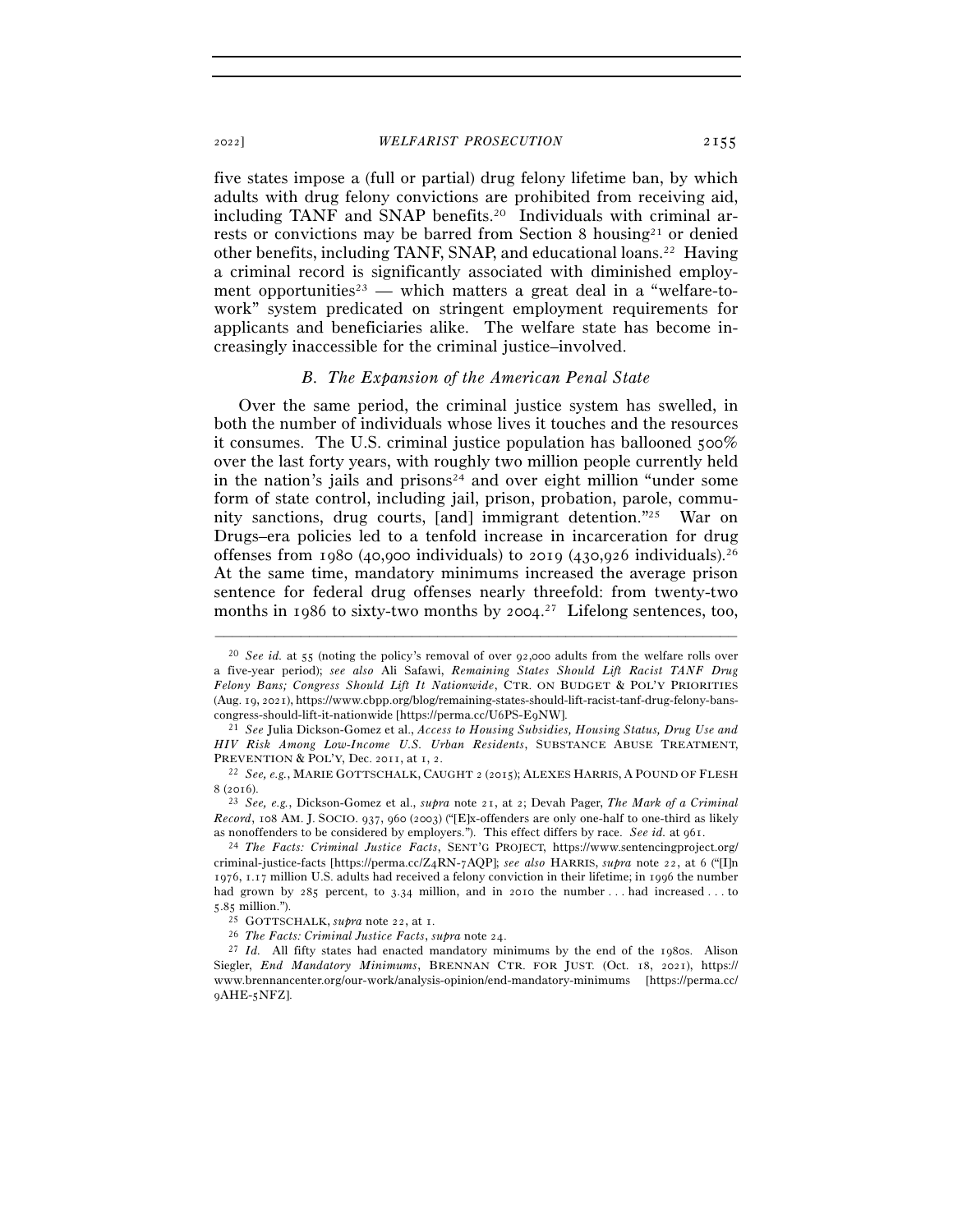have "nearly quintupled since 1984."<sup>28</sup> The impact of punitive sentencing guidelines and penal codes has been disproportionately borne by Black and Latino men, who are, respectively, six and two-and-a-half times as likely as white men to be incarcerated.<sup>29</sup> Overall, "[o]ne in thirty-seven U.S. adults ha[s] spent time in state or federal prisons,"30 and sixty percent of those currently in prison are people of color.<sup>31</sup> At the household level, one in twenty-eight minor children — over 2.7 mil- $\lim$  — has a parent currently in jail or prison.<sup>32</sup>

State correctional spending has likewise expanded dramatically.<sup>33</sup> Whereas total state spending thereon was \$6.7 billion 1985, it was \$56.6 billion in 2019 — a nearly tenfold increase in less than forty years.34 Costs to run the criminal justice system have skyrocketed, and lowincome individuals have borne much of the cost.35 Legal aid budgets have declined, while the number of arrests and convictions has risen, leaving indigent defendants with a vanishingly meaningful right to counsel.<sup>36</sup>

At the same time, fines and fees have risen, further exacerbating the criminalization of poverty.37 Those convicted of felonies tend to have higher unemployment rates, lower levels of education, and lower incomes than do nondefendants; per one nationwide study, in the year prior to arrest "the earned annual income of two-thirds of jail inmates was under \$12,000."<sup>38</sup> Indeed, criminologists have argued that one's

<sup>28</sup> *The Facts: Criminal Justice Facts*, *supra* note <sup>24</sup>. 29 *Id.*

<sup>&</sup>lt;sup>31</sup> *Id.* at 6. 32 *Id.* at 8 (adding that "among children born in 1990, one out of every twenty-five white children and one out of every four black children had a parent imprisoned").<br><sup>33</sup> GOTTSCHALK, *supra* note 22, at 9 (noting that correctional systems have been "one of the

fastest growing items in state budgets, second only to Medicaid" in recent years); *see also* HARRIS, *supra* note 22, at 9–10 ("Between 1986 and 2013, states increased spending on K–12 education by % 69 percent, on higher education by less than 6 percent, and on corrections by 141 percent.").<br><sup>34</sup> *The Facts: Criminal Justice Facts, supra* note 24.<br><sup>35</sup> SANETA DEVUONO-POWELL ET AL., ELLA BAKER CTR. FOR HUM. RTS., FO

TOGETHER & RSCH. ACTION DESIGN, WHO PAYS? THE TRUE COST OF INCARCERATION ON FAMILIES <sup>7</sup>–9 (<sup>2015</sup>). 36 GOTTSCHALK, *supra* note 22, at 9–10; *see also* ANDREEA MATEI ET AL., URB. INST.,

ASSESSING A SOCIAL WORKER MODEL OF PUBLIC DEFENSE: FINDINGS AND LESSONS LEARNED FROM GENESEE COUNTY, MICHIGAN 4 (2021), https://www.urban.org/sites/ default/files/publication/103811/assessing-a-social-work-model-of-public-defense\_1.pdf [https:// perma.cc/RK4X-2CJF] ("In Michigan, those who cannot afford counsel represent 60 to 90 percent of cases prosecuted in criminal courts across the state."). Additionally, the availability and "quality of indigent defense ha[ve] a direct impact on racial disparities in the criminal justice system," given that public defense clients are disproportionately Black. *Id.* at <sup>6</sup>. 37 *See generally* HARRIS, *supra* note 22; Beth A. Colgan, *Fines, Fees, and Forfeitures*, <sup>18</sup>

CRIMINOLOGY CRIM. JUST. L. & SOC'Y 22, 26–30 (2017) (arguing for the unconstitutionality of imposing excessive fines and fees). 38 *See* HARRIS, *supra* note 22, at 7.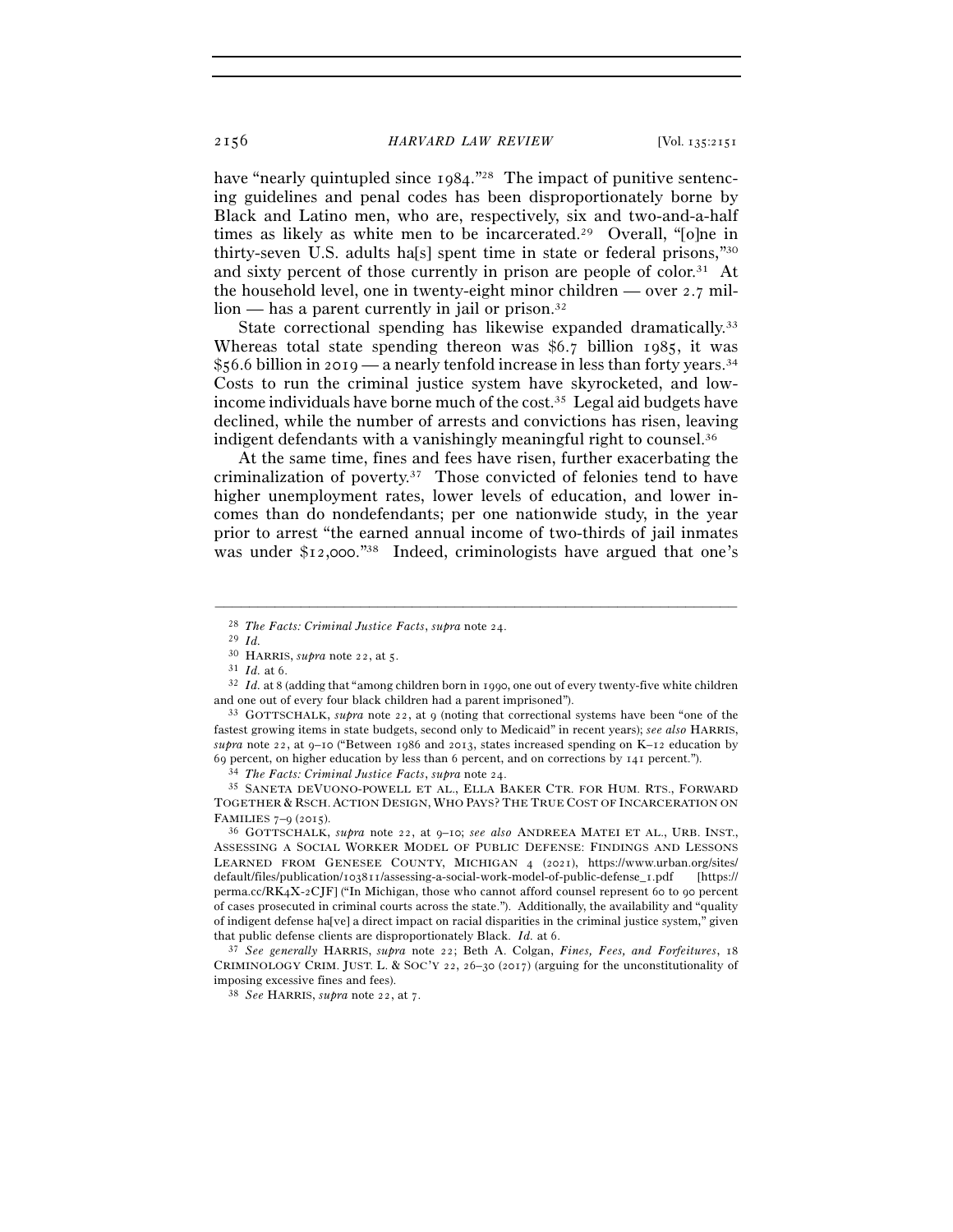probability of being arrested is more greatly associated with characteristics of one's society (for example, whether one grew up in the War on Drugs era) than with individual-level traits.<sup>39</sup> And lower-income individuals are more likely to experience not only punishment, but also crime; the crime-poverty relationship is reciprocal.40 Some scholars have argued that the decline of the welfare state and the expansion of the penal state occurred symbiotically: both were primarily "exclusionary policies" aimed at separating the "deserving poor" from the "undeserving poor," and the "law-abiding" from the "career criminal."<sup>41</sup>

Last, concurrent with the expansion of the criminal justice system was the decline in American jury trials — and with them, the rising power of the American prosecutor.42 Over ninety-five percent of all criminal cases in the United States today end in plea agreements.43 This shift in the processing of criminal cases has dramatically expanded the power of the local prosecutor.44

## *C. The Rise of Progressive Prosecution*

This twin problem of a weakened welfare state coupled with an expanded penal state has provoked a number of responses. The U.S.

–––––––––––––––––––––––––––––––––––––––––––––––––––––––––––––

has skyrocketed, with the simultaneous erosion of checks and balances in the criminal justice system).

<sup>39</sup> *See generally* Robert J. Sampson & L. Ash Smith, *Rethinking Criminal Propensity and Character: Cohort Inequalities and the Power of Social Change*, 50 CRIME & JUST. 13 (2021) (demonstrating per the life-course model that probability of arrest varies by birth cohort — such that risk factors of one's *birth cohort*, or the society in which one grew up, matter more for predict-

ing one's "criminal propensity" than do individual-level characteristics). 40 Across the rural-urban continuum, for example, rates of violent victimization are highest among the lowest-income quartile. *See, e.g.*, John M. Eason, L. Ash Smith, Jason Greenberg, Richard D. Abel & Corey Sparks, *Crime, Punishment, and Spatial Inequality*, *in* RURAL POVERTY IN THE UNITED STATES 349, 352–54 (Ann R. Tickamyer, Jennifer Sherman & Jennifer Warlick eds., <sup>2017</sup>). 41 *See generally* Julilly Kohler-Hausmann, *Guns and Butter: The Welfare State, the Carceral* 

*State, and the Politics of Exclusion in the Postwar United States*, 102 J. AM. HIST. 87 (2015) (arguing that the twin developments, rather than merely concurrent, were mutually reinforcing). 42 Jeffrey Bellin, *Defending Progressive Prosecution: A Review of* Charged *by Emily Bazelon*,

<sup>39</sup> YALE L. & POL'Y REV. 218, 219 (2020) (book review); *see also* Angela J. Davis, *The Prosecutor's Ethical Duty to End Mass Incarceration*, 44 HOFSTRA L. REV. 1063, 1070 (2016) ("One of the most significant consequences of sentencing guidelines and mandatory minimum sentences was the transfer of discretion and power from judges to prosecutors. . . . [As a result,] prosecutors ha[ve] become the most powerful officials in the criminal justice system."). 43 *Vanishing Trials*, STRENGTHENING THE SIXTH, https://www.strengthenthesixth.org/

focus/Vanishing-Trials [https://perma.cc/2KL6-36FX] (noting that ninety percent of criminal defendants in the federal system pleaded guilty in 2018); *see also* RAM SUBRAMANIAN ET AL., VERA INST. OF JUST., IN THE SHADOWS: A REVIEW OF THE RESEARCH ON PLEA BARGAINING 1 (2020), https://www.vera.org/downloads/publications/in-the-shadows-plea-bargaining.pdf [https:// perma.cc/8VUQ-85NS] (stating that ninety-seven percent of criminal convictions in large urban state courts in <sup>2009</sup> were obtained via guilty pleas). 44 *See generally* Bellin, *supra* note 42 (arguing for progressive prosecution as plea bargaining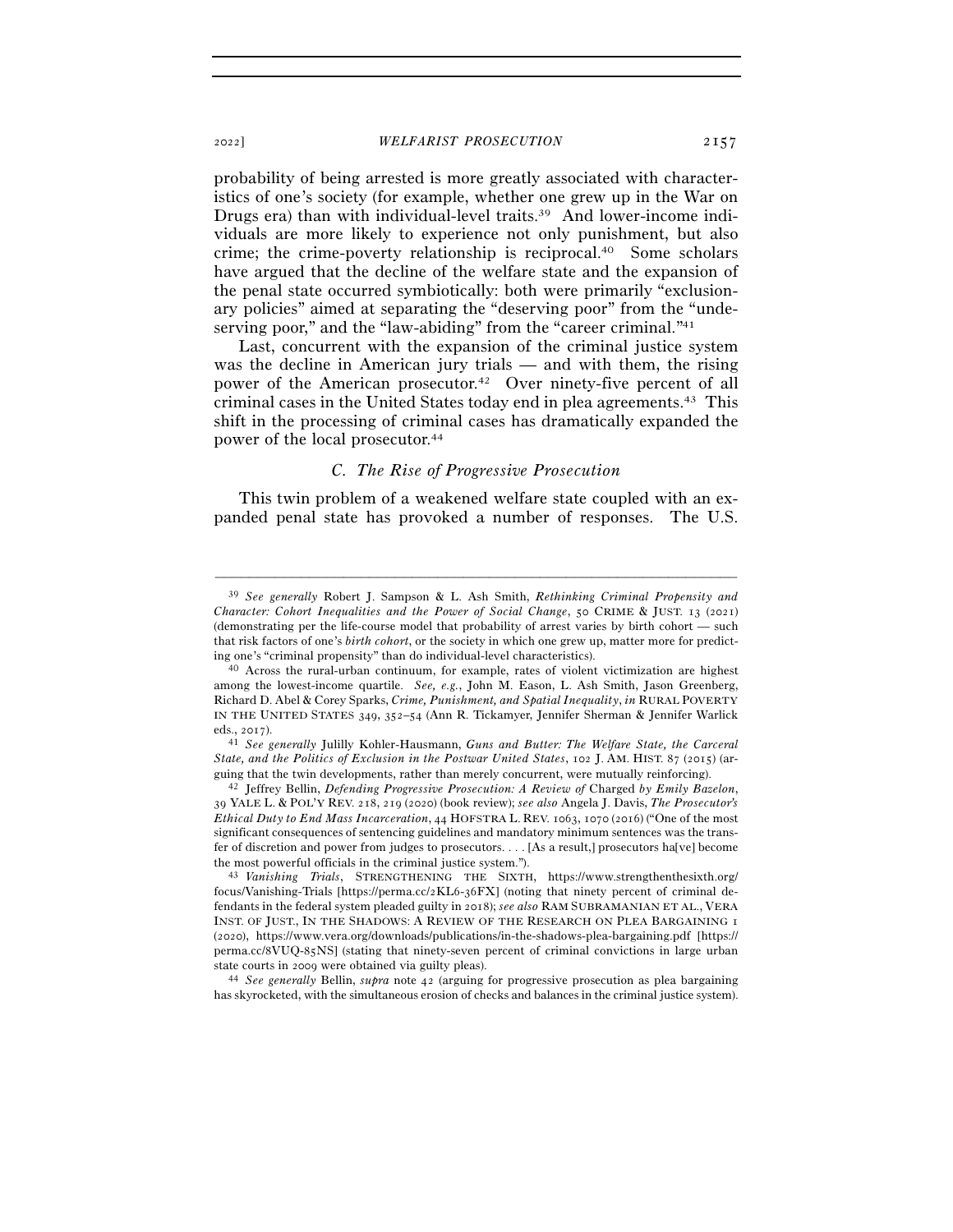Department of Justice and the Council of State Governments, for example, began promoting service-providing reentry programs for formerly incarcerated individuals.45 So have grassroots organizations, which attempt to fill the social services gap for the criminal justice–involved by furnishing access to employment and housing assistance.46 Local policymakers, too, have begun pushing for reforms — notably, at the prosecutor's office.47 A new social movement has taken hold over the last five years in American law enforcement — "progressive prosecution" some of whose subscribers acknowledge the need for holistic reforms that pair the defendant with (generally) community-provided social services, in the midst of an era wherein *state-provided* services have become increasingly difficult for the criminal justice–involved to access.

"Progressive prosecution" refers to the wave of reform-minded prosecutors who have been elected in state and local chief prosecutor races nationwide over the past half decade, often on platforms of curtailing mass incarceration and its effects.48 The movement began around 2016, with the elections of Kim Ogg (elected in November of 2016 as the District Attorney (DA) of Harris County (Houston)), Kim Foxx (November 2016, State's Attorney (SA) for Cook County (Chicago)), and Larry Krasner (November 2017, DA of Philadelphia).<sup>49</sup> Progressive

–––––––––––––––––––––––––––––––––––––––––––––––––––––––––––––

*the DA's Office*, AM. PROSPECT (Apr. 8, 2019), https://prospect.org/justice/road-ending-massincarceration-goes-da-s-office [https://perma.cc/6YZY-E<sup>9</sup>NX]. 48 *See* Chad Flanders & Stephen Galoob, *Progressive Prosecution in a Pandemic*, 110 J. CRIM.

L. & CRIMINOLOGY 685, 692 (2020); Angela J. Davis, *Reimagining Prosecution: A Growing Progressive Movement*, 3 UCLA CRIM. JUST. L. REV. 1 (2019). *See generally* Note, *The Paradox of "Progressive Prosecution*,*"* <sup>132</sup> HARV. L. REV. <sup>748</sup> (<sup>2018</sup>). 49 *See* Note, *supra* note 48, at 750; *see also* Bruce A. Green & Rebecca Roiphe, *When Prosecutors* 

*Politick: Progressive Law Enforcers Then and Now*, 110 J. CRIM. L. & CRIMINOLOGY 719, 739 (2020) (tracing the term to a 2015 interview). For more on the movement's origins, see Jeffrey Bellin, *Expanding the Reach of Progressive Prosecution*, 110 J. CRIM. L. & CRIMINOLOGY 707, 707–08  $(2020)$ , which notes that some have attributed its rise to " $(1)$  a growing recognition of the problem of mass incarceration, and (2) a gradual downward trend in crime"; and Daniel A. Medina, *The Progressive Prosecutors Blazing a New Path for the US Justice System*, THE GUARDIAN (July 23, 2019, 2:00 PM), https://www.theguardian.com/us-news/2019/jul/23/us-justicesystem-progressive-prosecutors-mass-incarceration-death-penalty [https://perma.cc/9FH6-ZRY9], which calls the movement "a response to the will of voters who want to see [criminal justice] reform."

<sup>45</sup> *See* GOTTSCHALK, *supra* note 22, at <sup>3</sup>. 46 *See, e.g.*, Amy Barch, *A Better Way to Keep People from Going Back to Prison*, STAN. SOC. INNOVATION REV. (July 7, 2021), https://ssir.org/articles/entry/a\_better\_way\_to\_keep\_people\_ from\_going\_back\_to\_prison [https://perma.cc/P3B4-BT7L] (describing "Turning Leaf, a prison reentry nonprofit," which "focus[es] on helping men overcome external reentry challenges: securing identification, arranging transportation, finding a job, and setting up housing"); *Homeboy Industries*, U.S. DEP'T OF JUST., OFF. OF JUST. PROGRAMS, NAT'L GANG CTR. (Apr. 7, 2021), https://nationalgangcenter.ojp.gov/spt/Programs/86 [https://perma.cc/S47X-PPJS] (describing the holistic approach taken by the nonprofit Homeboy Industries, which "provides job training positions and free social services for formerly gang involved and previously incarcerated" people, assigning them case managers to help ensure access to education and employment opportunities). 47 *See generally, e.g.*, David Garland, *The Road to Ending Mass Incarceration Goes Through*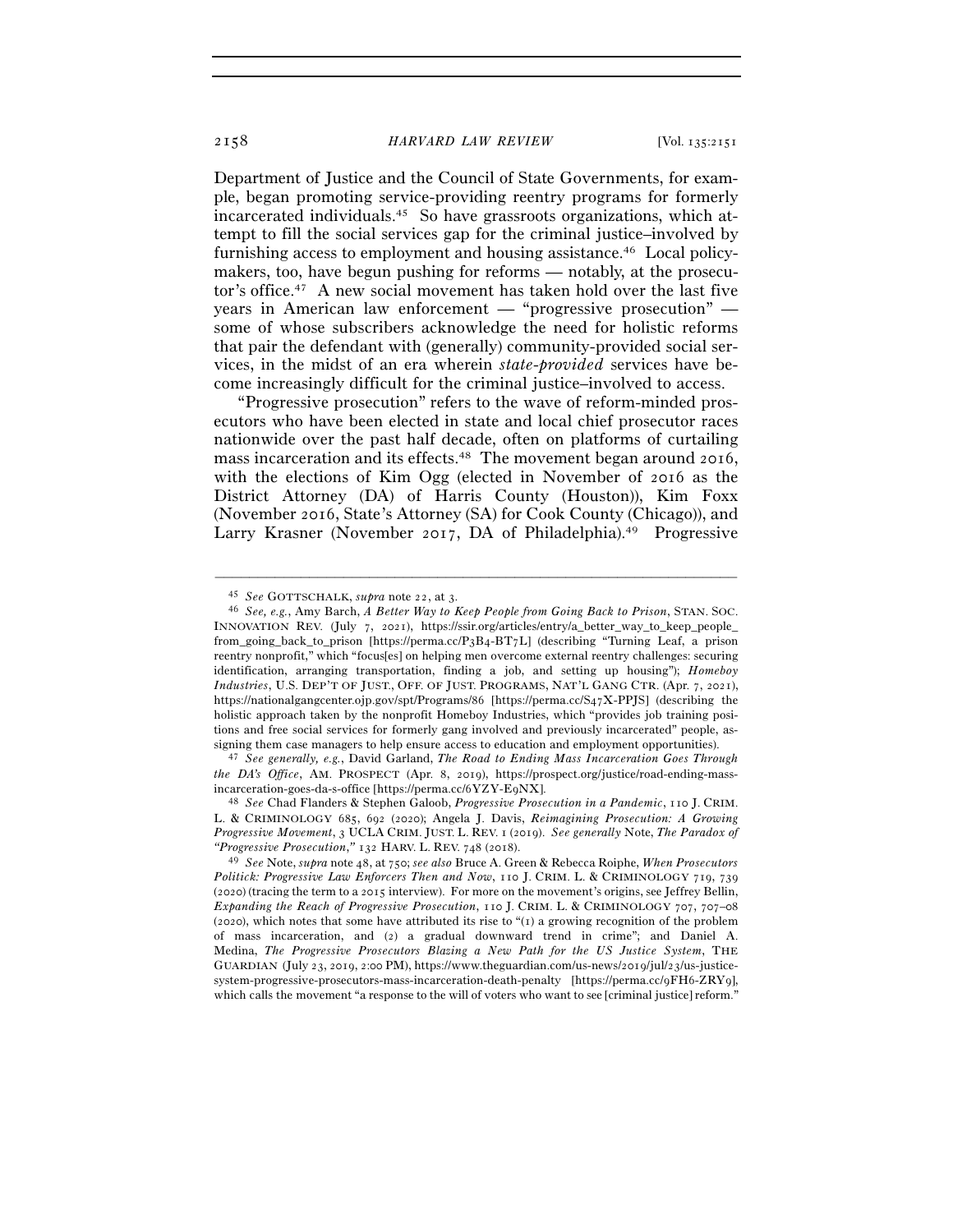prosecutors' political stances and approaches to the criminal justice system situate them in stark contrast to the traditional, tough-on-crime prosecutors that preceded them<sup> $50$ </sup> — and position them well to pursue holistic reforms to counter the criminalization of poverty. They subscribe to a philosophy of holistic justice or, in then-DA Rachael Rollins's words, "represent[ing] not just the victim, but the *defendant* and the community," too.51 They are driven by a recognition that the law-andorder approach to crime and punishment is, at best, ineffective and, at worst, actively harmful.<sup>52</sup> They acknowledge their unique power as prosecutors to redress mass incarceration and its accompanying social ills.53

Progressive prosecutors espouse reform-minded policies that aim to, for example, reduce mass incarceration by declining to prosecute lowlevel offenses; mitigate racial and socioeconomic disparities by reforming or eliminating money bail; establish conviction integrity units; expand diversionary programming; decriminalize low-level drug offenses; promote police accountability; ensure greater public transparency; and the like.<sup>54</sup> Their holistic approach to crime and punishment

<sup>50</sup> *See, e.g.*, Angela J. Davis, *Prosecution and Race: The Power and Privilege of Discretion*, 67 FORDHAM L. REV. 13, 58–59 (1998); Del Quentin Wilber, *Once Tough-on-Crime Prosecutors Now Push Progressive Reforms*, L.A. TIMES (Aug. 5, 2019, 4:00 AM), https://www.latimes.com/ politics/story/2019-08-02/once-tough-on-crime-prosecutors-now-push-progressive-reforms [https:// perma.cc/Z54D-5P67] ("District attorneys used to brag about how many criminals they threw behind bars. Now an increasing number boast of how many they kept out of prison. . . . [P]rogressive prosecutors . . . [are] challenging long-held law-and-order conventions."); Green & Roiphe, *supra* note 49, at 720–21 (2020) (noting that progressive prosecutors "mark[] a significant break from the law-and-order approach to prosecution that dominated for decades," *id.* at <sup>721</sup>). 51 Seamus Kirst, *These Progressive Prosecutors Want to Reshape Justice in Major American* 

*Cities*, TEEN VOGUE (July 29, 2019) (emphasis added), https://www.teenvogue.com/story/meet-

progressive-prosecutors-krasner-rollins-boudin-owens-caban [https://perma.cc/DK3F-WYR<sup>6</sup>]. 52 *See* sources cited *supra* notes 48–50; *see also* Flanders & Galoob, *supra* note 48, at <sup>692</sup> ("Nearly every progressive prosecutor [has] r[u]n on ending mass incarceration."); *cf.* Ryan C. Meldrum et al., *Progressive and Traditional Orientations to Prosecution: An Empirical Assessment in Four Prosecutorial Offices*, 48 CRIM. JUST. & BEHAV. 354, 355–56, 366 (2021) ("[T]he traditional prosecutor focused on indictments, convictions, and lengthy sentences and the progressive prosecutor focused on reducing incarceration, increasing diversion, and addressing racial disparit[ies]." *Id.* at 366.); Flanders & Galoob, *supra* note 48, at 689 (describing "harsh justice," a traditional prose-

cutorial philosophy wherein "success was defined in terms of convictions and length of sentences"). 53 *See* Davis, *supra* note 50, at 67; *see also, e.g.*, PAUL BUTLER, LET'S GET FREE 101–<sup>09</sup> (2009) (describing the belief that prosecutors' offices should be the locus for criminal justice reform, given

the great power they wield). 54 *See generally* Note, *supra* note 48. *See also* Kirst, *supra* note 51; Green & Roiphe, *supra* note 49, at 741–42 (noting that progressive prosecutors' policies are often "meant to redress overincarceration and racial bias," *id.* at 741, aiming to advance "fairness and reliability of . . . convictions" and transparency, *id.* at 741–42); Flanders & Galoob, *supra* note 48, at 690 ("[Progressive prosecutors] devote resources to resolving violent crimes rather than low-level drug, property, and 'quality of life' offenses."); Mark Berman, *These Prosecutors Won Office Vowing to Fight the System. Now, the System Is Fighting Back.*, WASH. POST (Nov. 9, 2019), https:// www.washingtonpost.com/national/these-prosecutors-won-office-vowing-to-fight-the-system-now-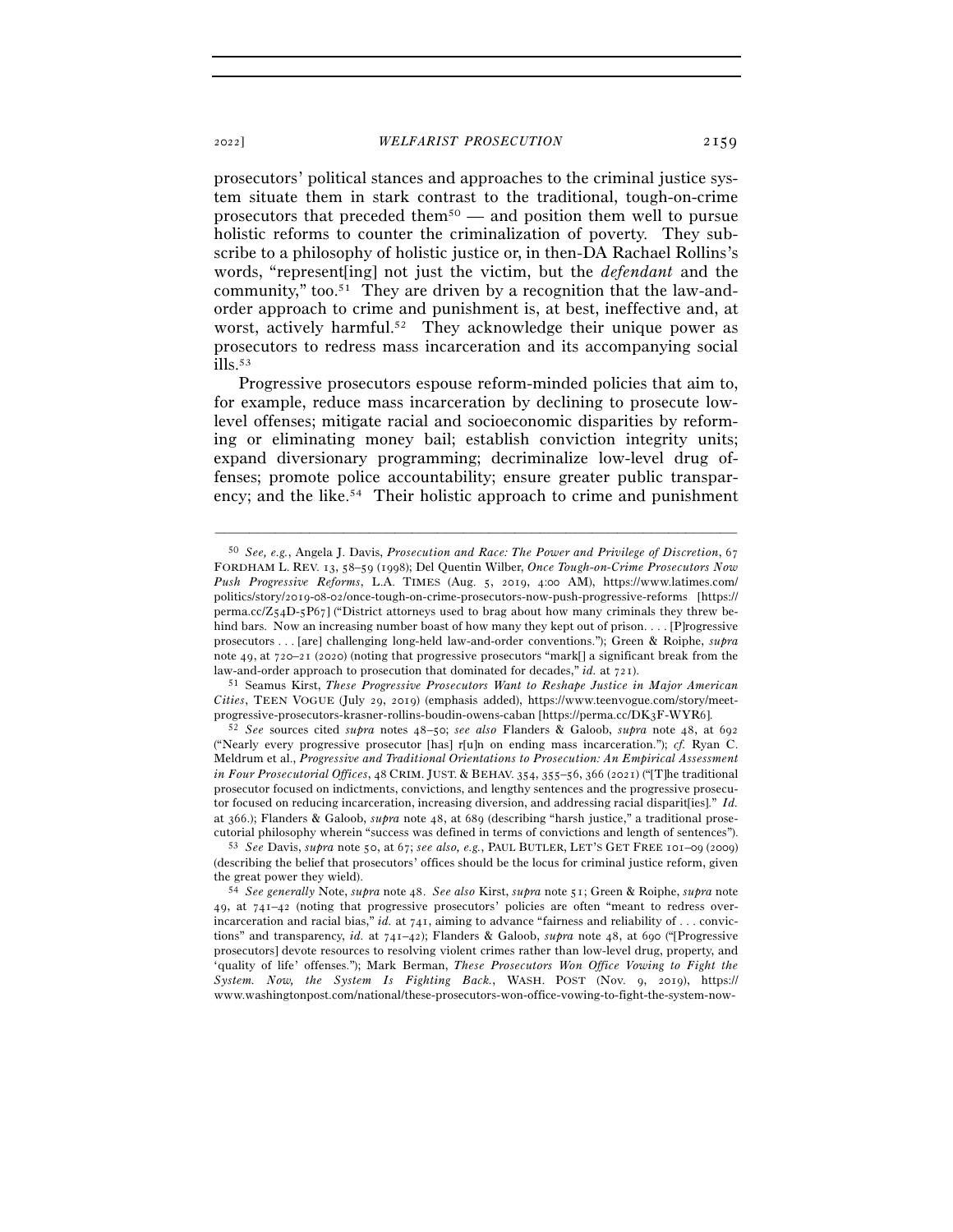takes the rights of the accused seriously, while simultaneously seeking justice for victims and fostering public safety  $-$  by recognizing that over-incarceration and overly penal policies may actually circumvent that goal. Progressive prosecutors thus aim "to transform the [criminal justice] system from the inside out," and to do so with a holistic focus on the needs of communities, victims, and defendants alike.55

Their reach is expansive: Emily Bazelon contends that "12 percent of the [U.S.] population[] live[s] in a city or county with a [DA] who ... could be considered a reformer.<sup>"56</sup> Beyond Ogg, Foxx, and Krasner, about seventy other prosecutors subscribe to the "progressive prosecutor" label today.57 They include Republicans and Democrats (though Democrats represent the lion's share) in red and blue states, in the North and South, in big cities and in small municipalities.58 While

–––––––––––––––––––––––––––––––––––––––––––––––––––––––––––––

Flanders & Galoob, *supra* note 48, at 690–91 (quoting MARK A.R. KLEIMAN, WHEN BRUTE FORCE FAILS <sup>6</sup> (<sup>2009</sup>)). 56 EMILY BAZELON, CHARGED <sup>290</sup> (<sup>2019</sup>). 57 *See, e.g.*, Tony Saavedra, *LA County DA George Gascon Is Center Stage in National* 

*Revolution to Reform Justice System*, L.A. DAILY NEWS (May 2, 2021, 7:00 AM), https:// www.dailynews.com/2021/05/02/la-county-da-george-gascon-is-center-stage-in-national-revolutionto-reform-justice-system [https://perma.cc/2JU8-2XR6]. To be sure, some dispute whether the label has independent salience. *See, e.g.*, Daniel Fryer, *Race, Reform, & Progressive Prosecution*, 110 J. CRIM. L. & CRIMINOLOGY 769, 790 n.120 (2020) and sources cited therein; Maybell Romero, *Rural Spaces, Communities of Color, and the Progressive Prosecutor*, 110 J. CRIM. L. & CRIMINOLOGY 803, 812–13 (calling the term "malleabl[e]" and alleging that it is used "opportunistic[ally]," *id.* at 813). Still others have questioned whether prosecutors can truly be "progressive" at all. *See, e.g.*, Note, *supra* note 48; *see also* Romero, *supra*, at 817 (calling progressive prosecution "impossible"); Heather L. Pickerell, Note, *Critical Race Theory and Power: The Case for Progressive Prosecution*,

<sup>36</sup> HARV. BLACKLETTER L.J. 73, 79 (2020); Fryer, *supra*, at 778, 790–<sup>91</sup>. 58 *See, e.g.*, Emily Bazelon & Miriam Krinsky, Opinion, *There's a Wave of New Prosecutors. And They Mean Justice.*, N.Y. TIMES (Dec. 11, 2018), https://www.nytimes.com/2018/12/11/

the-system-is-fighting-back/2019/11/05/20d863f6-afc1-11e9-a0c9-6d2d7818f3da\_story.html [https:// perma.cc/ZB79-3WE4] ("[Their reforms] include[] abandoning cash bail [and] declining low-level charges . . . in efforts to reform a system that . . . over-incarcerates and disproportionately punishes poor people and racial minorities."); Hao Quang Nguyen, *Progressive Prosecution: It's Here, But Now What?*, 46 MITCHELL HAMLINE L. REV. 325, 340 (2020) ("Progressive [p]rosecutor[s] understand[] that bail should be set only when necessary in an [attainable] amount."); Elizabeth Webster, *Postconviction Innocence Review in the Age of Progressive Prosecution*, 83 ALB. L. REV. 989 (2019) (examining progressive prosecutors' postconviction units); Davis, *supra* note 48, at 22 ("Progressive prosecutors are committed to reducing mass incarceration and racial disparities."); Carissa Byrne Hessick & Michael Morse, *Picking Prosecutors*, 105 IOWA L. REV. 1537, 1541 (2020) ("[Progressive prosecutors] have specifically championed or adopted prosecutorial practices that are intended to make the criminal justice system less punitive."). Of course, not every progressive prosecutor shares an identical platform; these high-level prerogatives describe the archetypal "progressive prosecutor." 55 *See* Kirst, *supra* note 51. Under the progressive prosecution movement:

The defaults are no longer high bail requests, long sentences, and charging the most serious offenses with the hopes of getting a good plea deal. Perhaps not all defendants should go to prison . . . . For those sentenced to incarceration, shorter sentences might improve overall welfare. The right kind of prosecution policies could lead to "less crime and less incarceration, to the benefit of victims and offenders alike."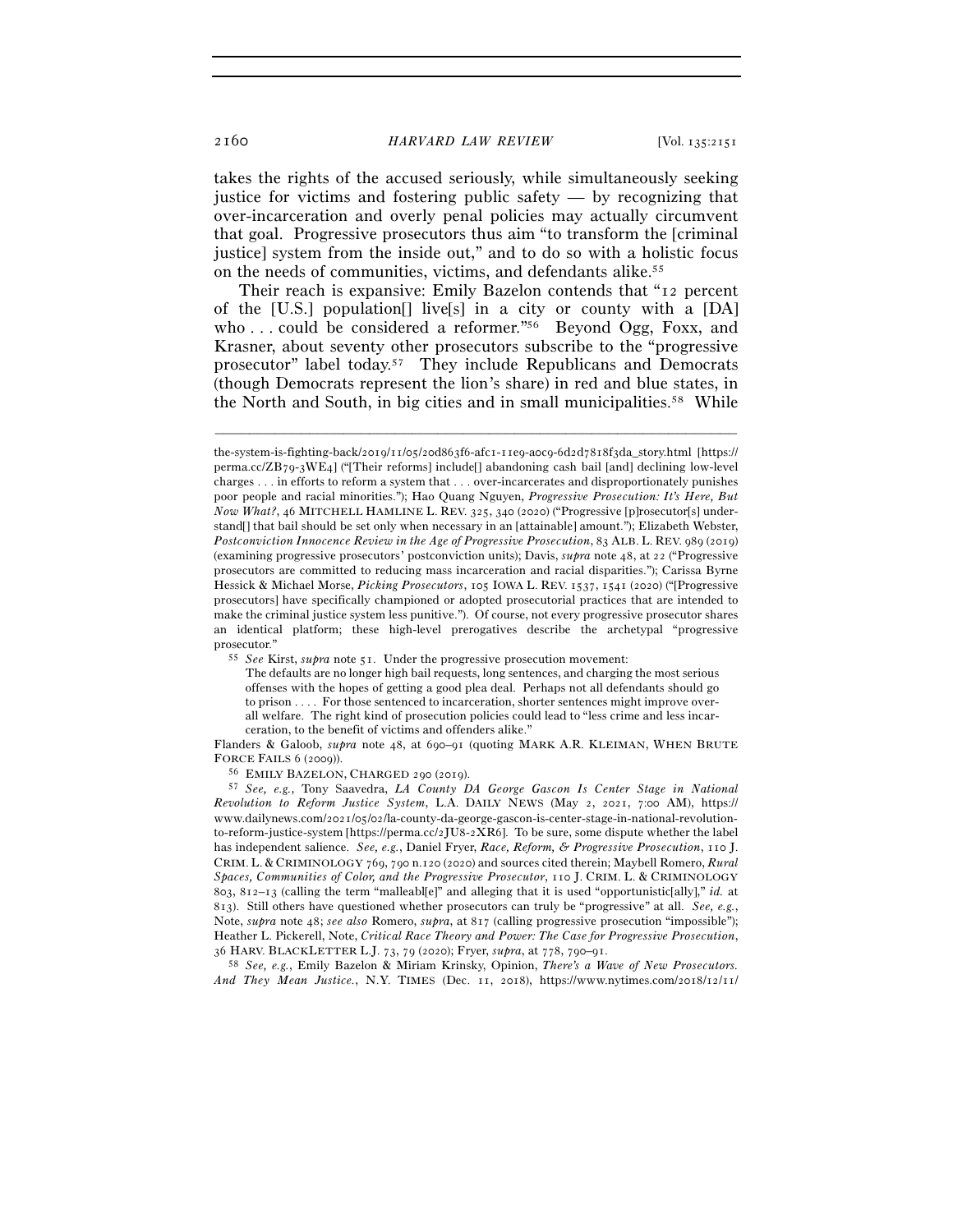some hail from traditional paths (for example, former federal prosecutors), many are former public defenders, civil rights lawyers, or community activists,59 who may be uniquely situated to understand the impact of prosecution on a criminal defendant's holistic welfare.

Importantly, progressive prosecutors arrive in an era of lessened and increasingly eligibility-constrained — social safety net provisioning, permitting them to fill the gap. In this way, rather than purely bemoaning the expansion of the criminal justice system per se (although many certainly advocate against mass incarceration and the social ills that accompany it), progressive prosecutors have recognized that the greatness of their power can be used to pursue justice in the criminal justice system in atypical ways. For some, this includes reforms, policies, and programs enacted by prosecutors that more closely align with the objectives of antipoverty caseworkers and social service providers — a welcome surprise from what would generally be expected of criminal justice adversaries, and prosecutors no less.

## II. INSTITUTIONALIZING WELFARIST PROSECUTION

This Part explores the ways in which some reformist prosecutors have embraced holistic visions and policy prerogatives that, deliberately or incidentally, help counteract the contraction of the American welfare state and the criminalization of poverty. This Note terms this new approach to prosecution — whereby prosecutors may see their role as aligned with that of caseworkers, mental health/substance abuse counselors, or social service providers, and treat their institutional work accordingly — "welfarist prosecution." It refers to the way in which some prosecutors may be moving toward the "social work model" of criminal justice, similar to what we have seen in some public defenders' offices.<sup>60</sup>

To be sure, "progressive" prosecutors and "welfarist" prosecutors both share a commitment to holistic justice, but the terms are not coextensive. Prosecutors may be self-proclaimed "progressives," or aligned with the progressive prosecution movement, but not actionably welfarist

opinion/how-local-prosecutors-can-reform-their-justice-systems.html [https://perma.cc/GDB9- GKV8]; Meldrum et al., *supra* note 52, at 359–60 (describing a Republican progressive prosecutor); Savanna R. Leak, Comment, *Peremptory Challenges: Preserving an Unequal Allocation and the Potential Promise of Progressive Prosecution*, 111 J. CRIM. L. & CRIMINOLOGY 273, 307 (2021) (progressive prosecutors in more conservative districts); Green & Roiphe, *supra* note 49, at 738–39 (southern progressive prosecutors); Romero, *supra* note 57, at 804–06, 815–16 (progressive prosecutors in small, rural communities).

<sup>59</sup> *See* Kirst, *supra* note 51 (on DA Tiffany Cabán, a former public defender; then-DA Rollins, a former federal prosecutor; and DA Jody Owens, a former civil rights attorney); Elizabeth Weill-Greenberg, *Deadlocked San Francisco District Attorney Race Shows Strength of Progressive Prosecutor Movement*, THE APPEAL (Nov. 6, 2019), https://theappeal.org/san-francisco-districtattorney-race-boudin-loftus [https://perma.cc/M8FV-TYC3] (on DA Boudin, a former public defender); Medina, *supra* note 49 (on former community activist and protester Prosecuting Attorney (PA) Wesley Bell). 60 *See generally* MATEI ET AL., *supra* note 36.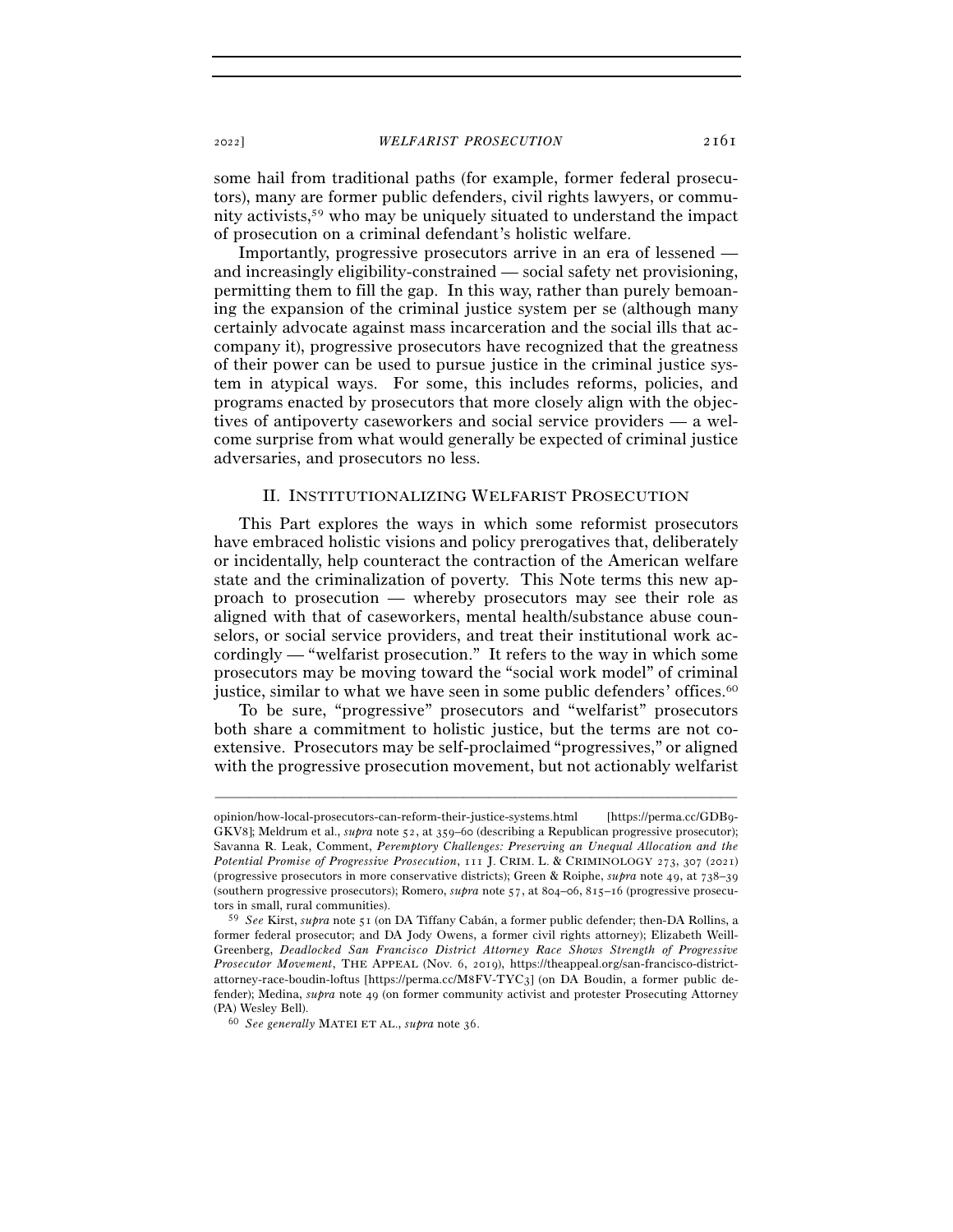(for example, declining to prosecute low-level crimes, though not implementing welfarist programs). Likewise, prosecutors who disavow any association with the progressive prosecution movement could nonetheless promulgate concretely welfarist programs and policies. The welfarist phenomenon, however, has been primarily observed in progressive prosecutors' offices, which provide an apt trial ground for this higherlevel redefining of the prosecutorial role. This Part thus surveys the efforts of progressive prosecutors who are pursuing welfarist goals and engaging welfarist work — institutionalizing "welfarist prosecution" as a new means of reforming the local prosecutor's office.

#### *A. Welfarist Mission Statements and Goals*

Generally speaking, progressive prosecutors embrace a holistic vision of justice and aim to improve the system's overall fairness to the criminal justice–involved, laying the groundwork for welfarist prosecution. Rather than "focusing on convictions or being 'tough on crime,'"61 progressive prosecutors generally focus on "whether or not the prosecutor sought a just or equitable outcome for all parties affected by the prosecution process."62 They have in effect "chang[ed] the tone" of prosecution by promoting "a more open, less punitive, more holistic approach to criminal justice,"63 as is reflected not only in their policies but also in how they "project[] an image of care and concern not only for victims, but also for criminal defendants who themselves might in some sense be victims of social circumstances or systemic racial injustice."64

Some *welfarist* progressive prosecutors have taken this vision further — seeking not just criminal justice, but more just *social welfare outcomes* for the criminal justice–involved. As a poignant example, Boston's former DA Rollins described her understanding of her role as a prosecutor as follows:

I was elected DA on the promise that I would use the power of this office to lift up communities. Prosecutors are not merely attorneys; we are ministers of justice. That role extends far beyond the courtroom. Racial justice. Economic justice. Educational equity. Equal access to medical and mental

<sup>61</sup> Leak, *supra* note 58, at <sup>305</sup>. 62 Nguyen, *supra* note 54, at <sup>342</sup>. 63 Flanders & Galoob, *supra* note 48, at 693 & n.41 (citing Ronald F. Wright & Kay L. Levine, *Career Motivations of State Prosecutors*, 86 GEO. WASH. L. REV. 1667, 1709 (2018) (noting how some progressive prosecutors' "policy shifts . . . embrace a more holistic, responsible conception of how law enforcement resources ought to be used, and . . . consider the detrimental impact of prosecution on traditionally disadvantaged groups")).

<sup>&</sup>lt;sup>64</sup> Id. at 694; see also Bellin, *supra* note 49, at 707 (conceptualizing "the American prosecutor as a caretaker for the criminal justice system, who should default to lenience when that system becomes so congested and punitive that it cannot deliver on its constitutional ideals"); Jeffrey Bellin, *Theories of Prosecution*, 108 CALIF. L. REV. 1203, 1253 (2020) (arguing for "reorienting prosecutors as non-adversarial, servants of the law").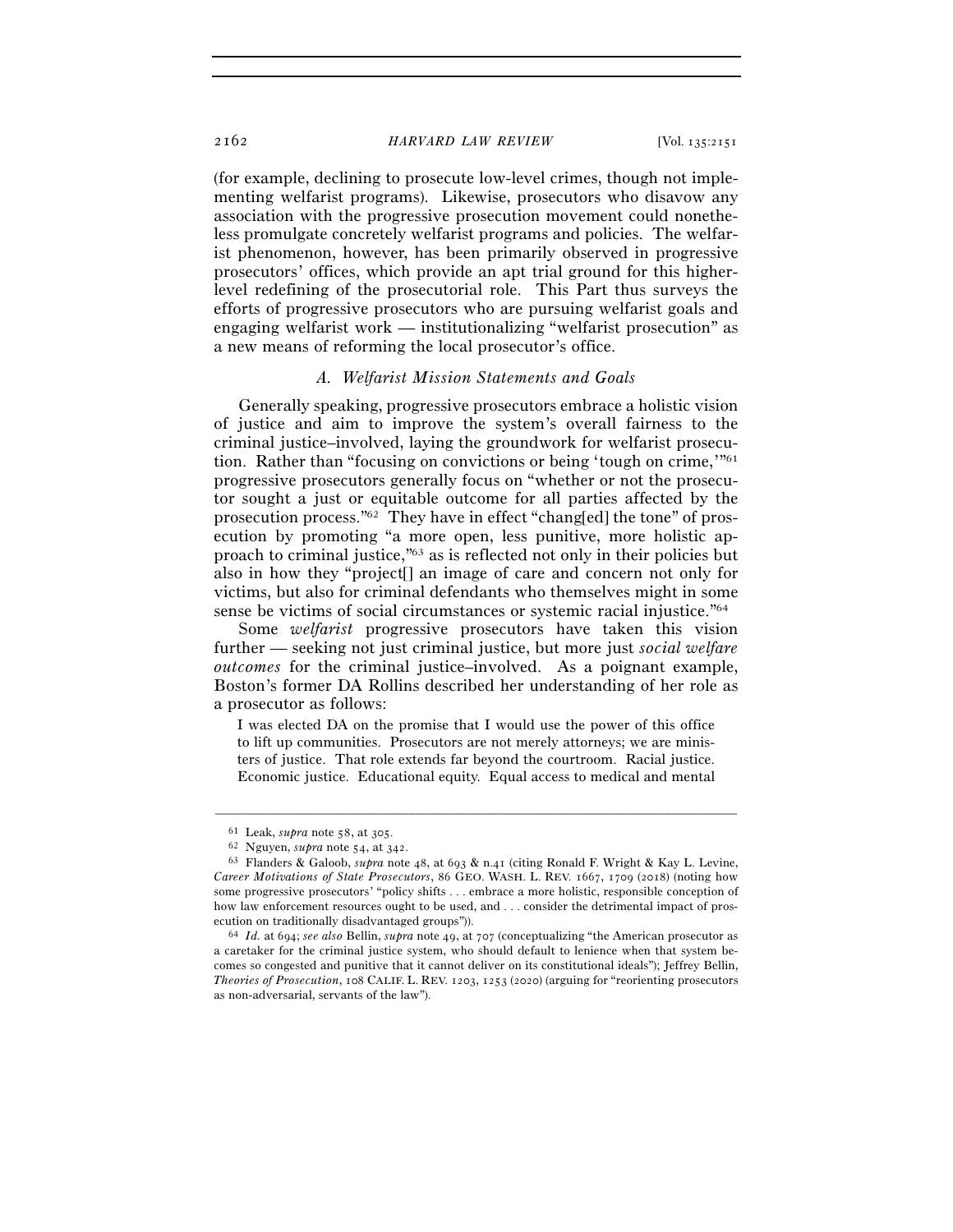health care. Commitment to our youths' success and improvement. These are all societal issues that impact public safety but that can't be handled exclusively through a law enforcement approach . . . . We can't arrest our way out of substance use disorders or prosecute away poverty and lack of opportunity.65

Then-DA Rollins understood that as a "minister of justice," she was obliged to "lift up communities" on issues of racial justice, economic justice, educational opportunity, and poverty — matters traditionally understood to be outside the purview of the American prosecutor and left to the welfare state. This expansive vision of a DA's role in the criminal justice system aligns with an expressly *welfarist* orientation committed to facilitating higher-order social welfare goals rather than prosecuting to convict: as then-DA Rollins noted, "I represent not just the victim, but the defendant and the community."66

Others have described their prosecutorial philosophies and missions similarly. Per SA Foxx: "Criminal justice, law, crime, and violence [are] complicated. These are not simple issues"; they require "a holistic approach" because "if people are healed, they don't hurt."67 DA George Gascón (Los Angeles) promised to "employ a holistic paradigm of public safety."<sup>68</sup> As another example, Prosecuting Attorney (PA) Dan Satterberg (Seattle) promised to "meet[] people [with substance use disorder] where they are with care navigators, counselors and more rapid access to effective treatment medications" and to "build a judgment-free approach to holistic health needs for people struggling with substance

–––––––––––––––––––––––––––––––––––––––––––––––––––––––––––––

<sup>67</sup> Danielle Sanders, One on One with Cook County State's Attorney, Kim Foxx, CHI. DEF. (June 29, 2021), https://chicagodefender.com/one-on-one-with-cook-county-states-attorney-kim-foxx [https://perma.cc/GR4S-FP<sup>2</sup>K]. 68 Press Release, L.A. Dist. Att'y, George Gascón's Plan to Expand Diversion, Reduce

<sup>65</sup> Press Release, Suffolk Cnty. Dist. Att'y, DA Rollins Delivers \$200K in Grants to Community Organizations (June 23, 2021), https://www.suffolkdistrictattorney.com/press-releases/items/ community-reinvestment-grants [https://perma.cc/K9T2-Z<sup>59</sup>Z]. 66 Andrea Estes & Shelley Murphy, *Stopping Injustice or Putting the Public at Risk? Suffolk* 

*DA Rachael Rollins's Tactics Spur Pushback*, BOS. GLOBE (July 6, 2019, 5:57 PM), https:// www.bostonglobe.com/metro/2019/07/06/stopping-injustice-putting-public-risk-suffolk-rachaelrollins-tactics-spur-pushback/IFC6Rp4tVHiVhOf2t97bFI/story.html [https://perma.cc/R8Y4-JWFR] (adding that then-DA Rollins had focused "not only on what the victim wants, but on who the defendant is and whether he or she may need help more than prosecution"); *see also* Press Release, Suffolk Cnty. Dist. Att'y, Statement of District Attorney Rachael Rollins on Her Confirmation as US Attorney for the District of MA (Dec. 8, 2021), https://www.suffolkdistrictattorney.com/ press-releases/items/confirmation [https://perma.cc/YK5U-MZG4] ("Upon taking office, [DA] Rollins [had] introduced a policy of presumptively diverting or declining to prosecute certain categories of non-violent, low-level misdemeanor offenses that are more indicative of mental illness, substance use disorder, food or housing insecurity, poverty or homelessness than of criminal intent.").

Incarceration, and Prevent Recidivism in Los Angeles County (Oct. 28, 2020), https:// www.georgegascon.org/campaign-news/george-gascons-plan-to-expand-diversion-reduce-incarcertionand-prevent-recidivism-in-los-angeles-county [https://perma.cc/5286-J6J7].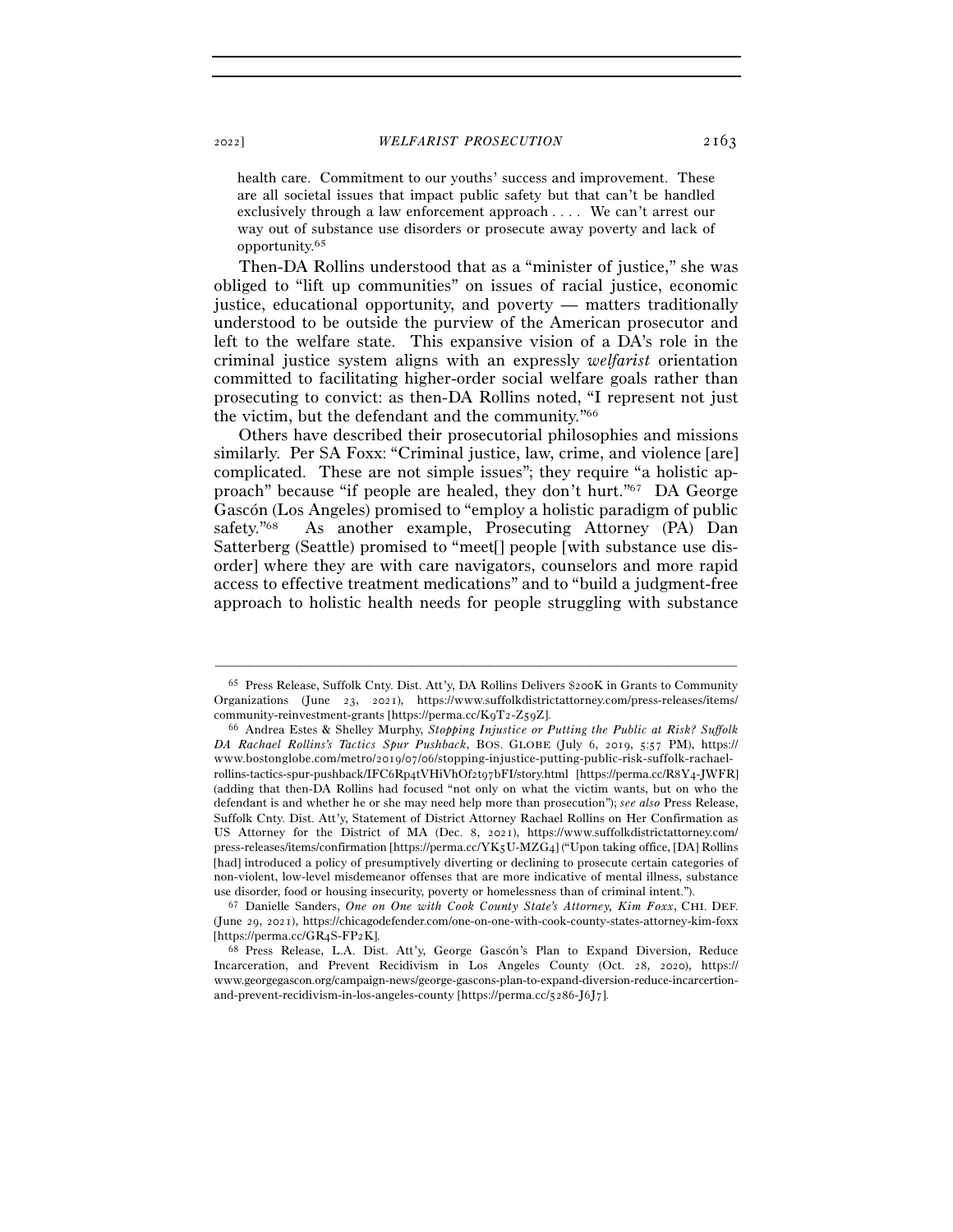use disorder."69 These prosecutors aren't alone.70 The prosecutors who espouse these expansively holistic visions and acknowledge the social service needs of criminal defendants evince a welfarist understanding of their role in the criminal justice system.

## *B. Welfarist Programs and Policies*

Beyond endorsing holistic justice visions — which the archetypal progressive prosecutor does — some prosecutors *enact* those visions via tangible programs and policies in a distinctly welfarist fashion. In addition to their stated ideologies and express acknowledgments of the need to consider the social circumstances of the criminal justice– involved, these prosecutors' offices have enacted policies and programs that serve to counter the criminalization of poverty and (deliberately or incidentally) bridge the gap left by lackluster social services. These include, for example, connecting defendants with job training programs; advocating against monetary sanctions and bail bonds; promoting diversion, mental health, and substance abuse programming; and promoting specialty court programs for marginalized populations. In some cases, welfarist prosecutors affirmatively link the criminal justice– involved to existing programs (either in the community or sponsored by the state); in others, prosecutors' offices provide welfarist services themselves. While by no means a full replacement in scope or form, these direct and indirect programs and policies embody a welfarist orientation and fulfill, in practice, analogous social roles to those once served by a more robust welfare state.<sup>71</sup>

For example, welfarist prosecutors connect defendants with employment opportunities. Some do so through community partnerships, like St. Louis County PA Wesley Bell, who has pledged "to build partnerships in the community and bring in resources such as job training and placement, as well as drug addiction and mental health treatment."72 Similarly facilitating connections to job training programs, PA Satterberg's Law Enforcement Assisted Diversion program

<sup>69</sup> Dan Satterberg, *My Sister's Drug Addiction — And What It Taught Me*, CROSSCUT (May 17, 2018), https://crosscut.com/2018/05/my-sisters-drug-addiction-and-what-it-taught-me [https://

perma.cc/WD44-N<sup>2</sup>RY]. 70 *See supra* pp. 2158–61. 71 To be sure, the American welfare state has never been a panacea. *See, e.g.*, COOPER, *supra* note 5, at 33–37. Nevertheless, its historic contraction opened the door for other arms of the

state — and nonstate actors — to fill some of the gaps left behind. 72 *End Mass Incarceration and Restore Communities: Increase the Use of Mental Health Dockets*, VOTE WESLEY BELL, https://www.votewesleybell.com/issues-1 [https://perma.cc/53Q4- 9645]. This includes partnering with community organizations like the Urban League. Rachel Lippmann, *Bell Pushes for Significant Expansion of St. Louis County Treatment Courts*, ST. LOUIS PUB. RADIO (Jan. 8, 2019, 4:22 PM), https://news.stlpublicradio.org/government-politicsissues/2019-01-08/bell-pushes-for-significant-expansion-of-st-louis-county-treatment-courts [https:// perma.cc/D42J-Z8Y9].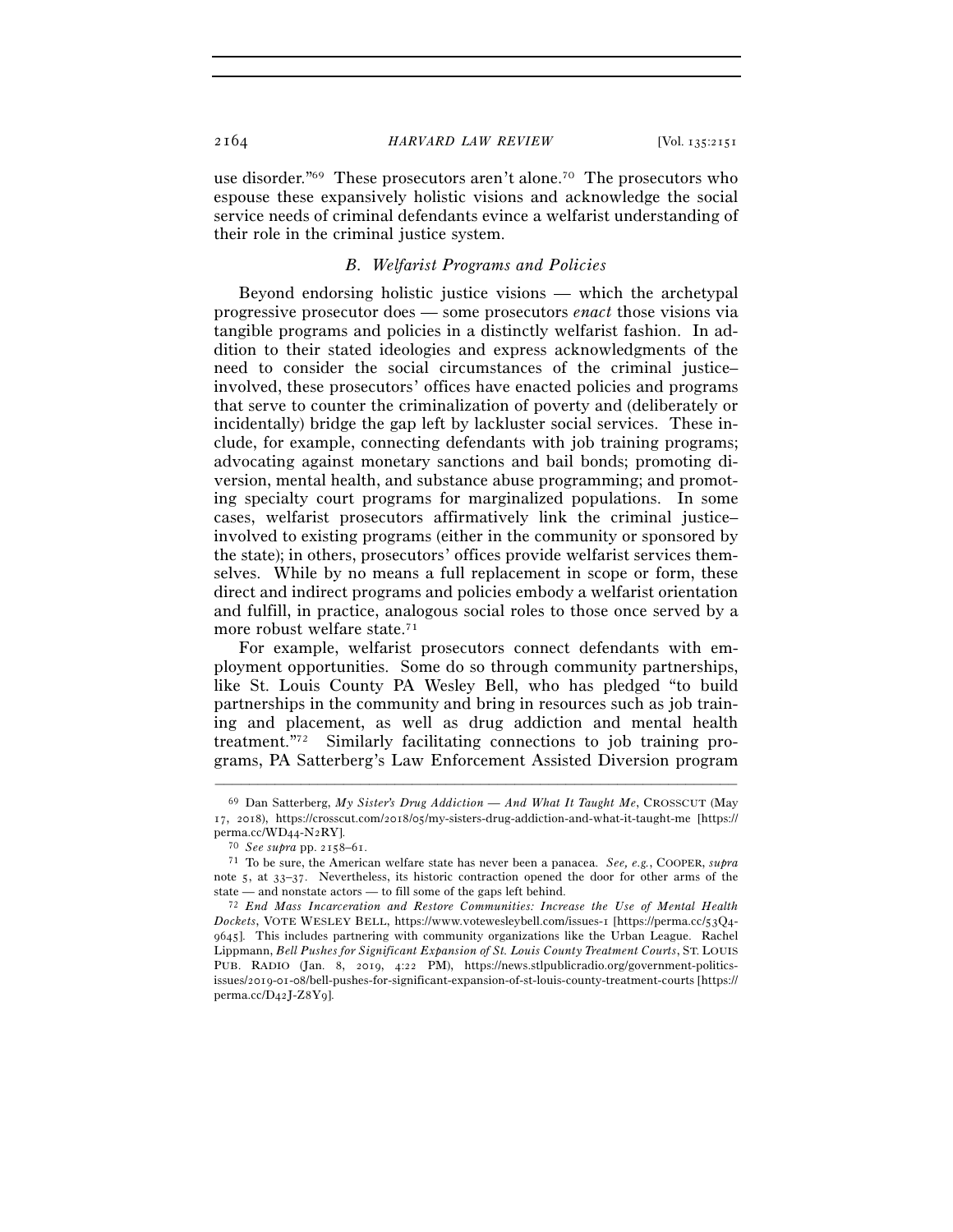affirmatively "steers people arrested for drug offenses and prostitution away from prosecution and into services aimed at decreasing recidivism such as drug treatment and job training."73 In this way, PA Satterberg's office directly aims to supplant a criminal justice approach with a welfarist response, and he is not alone in using job training programs as a means of diversion.74 DA Ogg, similarly, has hosted public workshops with community partners to help provide attendees with job training, information about employment options, and educational opportunities.75 This creative, direct promotion of employment opportunities would seem to have no place in the traditional approach to prosecution, which is concerned primarily with securing conviction rates. Still other welfarist progressive prosecutors have, less directly, advocated for enhanced funding for job training services,<sup>76</sup> again stepping out of their traditional law enforcement role and into more a welfarist orientation.

In addition, many welfarist prosecutors have called for an end to money bail and monetary sanctions, with clear social welfare implications.77 DA Gascón, for example, directly eliminated cash bail on his first day in office.78 DA Krasner announced that his office would no longer seek bail from individuals arrested for twenty-five low-level offenses, to avoid locking people up "simply because they were too poor to make bail."79 San Francisco's DA Chesa Boudin, who likewise

–––––––––––––––––––––––––––––––––––––––––––––––––––––––––––––

*Weekend Event*, HOUS. PUB. MEDIA (July 13, 2018, 10:55 AM), https://www.houstonpublicmedia.org/ articles/news/2018/07/13/295629/das-office-will-offer-free-removal-of-outstanding-warrants-duringweekend-event [https://perma.cc/N8E6-VMH<sup>9</sup>]. 76 DA Krasner is one example, *see* Nyle Fort, *Meet Larry Krasner, Philly's New Progressive* 

*DA Who Has Sued the City's Police Dept.* 75 *Times*, IN THESE TIMES (Nov. 8, 2017), https:// inthesetimes.com/article/in-person-larry-krasner-police-philadelphia-pennsylvania-democratic-jail [https://perma.cc/B677-ZC6W], and DA Boudin is another, *see* Heather Knight, *SF DA Candidate Knows Pain of Prison: His Radical Dad Is Locked Up*, S.F. CHRON. (Sept. 17, 2019, 9:35 AM), https://www.sfchronicle.com/bayarea/heatherknight/article/SF-D-A-candidate-knows-pain-of-prison-His-14444513.php [https://perma.cc/6VP8-KBZ9].<br><sup>77</sup> See, e.g., Medina, *supra* note 49 (describing PA Bell's and DA Krasner's bail policies).<br><sup>78</sup> David Alan Sklansky, *Foreword: The Future of the Progressive Prosecutor Mo* 

STAN. J. C.R. & C.L. i, iii (2021).

79 Pat Loeb, *Philly DA Says Bail Reform Is Working, Offers Data to Back Up Claim*, KWY NEWSRADIO (Feb. 19, 2019, 6:14 PM), https://www.audacy.com/kywnewsradio/articles/news/ philadelphia-da-says-bail-reform-working-offers-data-back-claim [https://perma.cc/4GPZ-8GPM].

<sup>73</sup> Robert J. Smith & Whitney Tymas, *Election Night Saw Victories in Local Criminal-Justice Reform — This Should Be the Beginning*, THE NATION (Nov. 12, 2016), https:// www.thenation.com/article/archive/election-night-saw-victories-in-local-criminal-justice-reform-

this-should-be-the-beginning [https://perma.cc/5XRY-UYM<sup>4</sup>]. 74 *See, e.g.*, RACHAEL ROLLINS, THE RACHAEL ROLLINS POLICY MEMO, at D-1 (2019), http://files.suffolkdistrictattorney.com/The-Rachael-Rollins-Policy-Memo.pdf [https://perma.cc/ 3EZS-F5T8] (noting then-DA Rollins's policy to use diversion, like job training, rather than prosecution to respond to certain crimes); Casey O'Brien, *San Francisco's New DA Is Trying to Stop Families from Being Separated by Incarceration*, PRISM (Apr. 20, 2020), https://prismreports.org/ 2020/04/20/san-franciscos-new-da-is-trying-to-stop-families-from-being-separated-by-incarceration [https://perma.cc/9JCZ-8NV<sup>9</sup>] (describing DA Boudin's similar efforts). 75 Alvaro "Al" Ortiz, *DA's Office Will Offer Free Removal of Outstanding Warrants During*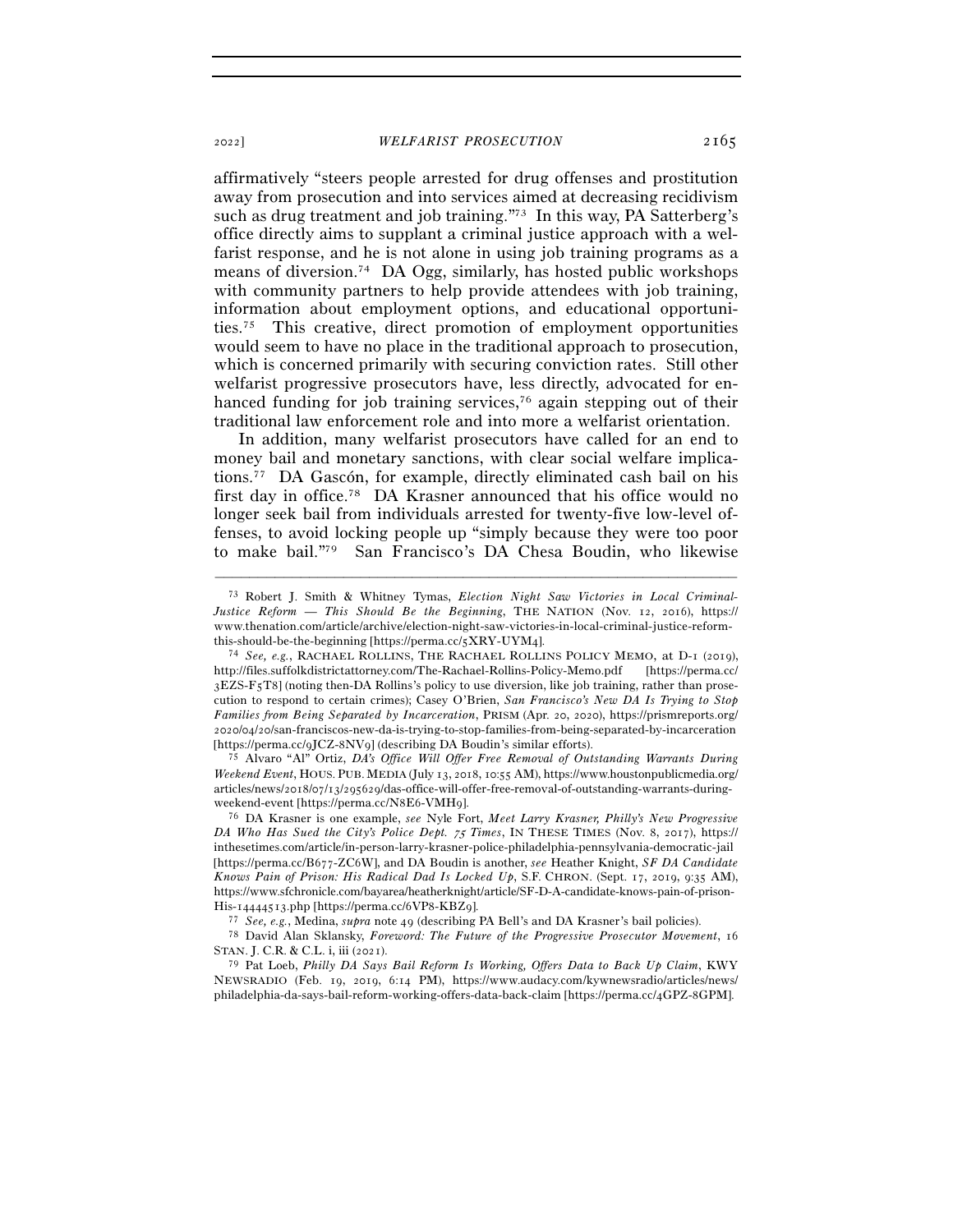stopped the practice of asking for cash bail upon assuming office, describes money bail as "a system that privileges the wealthy and the powerful over the poor and the innocent."80 Moreover, others have pledged to end fines and fees, with the express recognition that in so doing, prosecutors' offices can move closer toward "a truly fair and consistent system of justice in which low-income defendants do not face additional punishment by way of unaffordable fines and fees that drive them deeper into debt and poverty," in DA Krasner's words.<sup>81</sup> This recognition is uniquely welfarist and expressly acknowledges the class biases built into the money bail system; elimination of this system actively confronts the criminalization of poverty.

On mental health, welfarist prosecutors tend to understand the need for addressing issues of mental illness and addiction as not only a crimereduction tactic, but also a welfare-enhancing measure.<sup>82</sup> After all, "[i]n a mental health crisis, people are more likely to encounter police than get medical help," resulting in "2 million people with mental illness [being] booked into jails each year."83 The link is well established between the historic deinstitutionalization of state-run mental healthcare facilities and the rise in individuals with mental illness finding themselves enmeshed in the criminal justice system.84 Some prosecutors have, in part, responded to the decline in state-provided welfare services by recognizing this connection in their prosecutorial work<sup>85</sup> and by framing mental health–related criminal activity as a public health problem, not

–––––––––––––––––––––––––––––––––––––––––––––––––––––––––––––

Satana Deberry's decision to waive unpaid traffic fines and fees upon assuming office). 82 *See, e.g.*, Press Release, *supra* note 65 (noting that then-DA Rollins had declined to prosecute certain crimes more likely to be associated with, inter alia, mental illness or substance use disorder than with supposed criminal propensity). 83 *Jailing People with Mental Illness*, NAMI BUCKS CNTY. PA, https://namibuckspa.org/

<sup>80</sup> *Policy: No Cash Bail*, S.F. DIST. ATT'Y, https://www.sfdistrictattorney.org/policy/no-cash-bail [https://perma.cc/2BR6-LEUX] (adding that "[t]his system means that people with money can 'buy' their way out of jail, . . . while [others who cannot do so] are stuck in jail"). 81 Michael Tanenbaum, *Philly D.A. Wipes Out Fines and Fees for Impoverished Defendants*,

PHILLYVOICE (July 3, 2019), https://www.phillyvoice.com/larry-krasner-phiadelphia-no-fines-feesindigent-defendants-poverty-courts [https://perma.cc/A6HC-QTVX]; *see also* Thomasi McDonald, *Six Months In, Satana Deberry Talks About How She's Changing Durham's Criminal Justice System*, INDY WEEK (July 26, 2019, 4:23 PM), https://indyweek.com/news/durham/ satana-deberry-six-month-report [https://perma.cc/H49A-VU8Z] (describing Durham County DA

about-nami-bucks-county/public-policy/jailing-people-with-mental-illness [https://perma.cc/82TN-XTYG]. 84 *See, e.g.*, Nguyen, *supra* note 54, at 335 ("[I]ssues with mental illness and addiction became

prominent in the early 1950s when the deinstitutionalization of state mental health care facilities forced those living with mental illness to become homeless and left them untreated. [Once out of facilities,] those living with mental illness . . . reappeared before law enforcement, then in jails, and ultimately courtrooms."); Steven Raphael & Michael A. Stoll, *Assessing the Contribution of the Deinstutitionalizaton of the Mentally Ill to Growth in the U.S. Incarceration Rates*, 42 J. LEGAL STUD. 187, 189–90 (2013) (demonstrating that "4–7 percent of incarceration growth between 1980 and <sup>2000</sup> is attributable to deinstitutionalization"). 85 *See* Nguyen, *supra* note 54, at 335.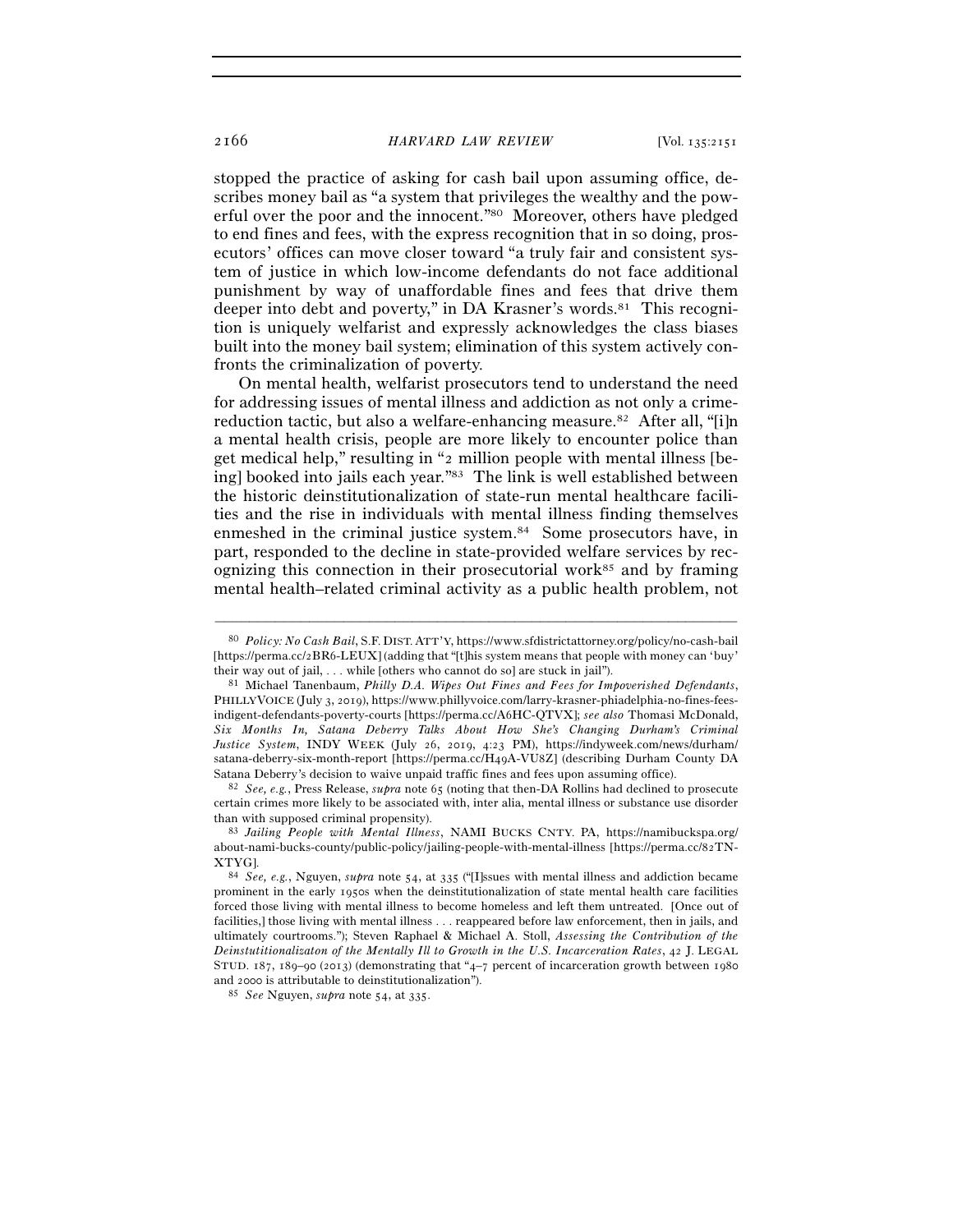a crime problem.86 In practice, this has entailed welfarist prosecutors directly promoting drug treatment and diversion over criminal charges for drug-involved crimes,87 delivering direct grant aid to mental health– related community organizations<sup>88</sup> and (less directly) lobbying for legislation that would bolster drug treatment centers so as to better support the overall wellbeing of the criminal justice–involved.89

Last, some prosecutors have engaged a welfarist model in their liberal use of diversion through specialty courts, including drug courts and treatment courts, as well as mental health courts, homeless courts, and veterans' courts.<sup>90</sup> This typically entails diversionary referrals thereto.<sup>91</sup> Specialty courts, in turn, may directly provide individuals with a variety of social services, including job skills trainings, educational scholarships, employment assistance, and transitional housing.92 Some prosecutor office–sponsored diversion programs have themselves hired social work professionals to assist defendants with securing employment, GEDs, vocational training, and substance use disorder rehabilitation services;

–––––––––––––––––––––––––––––––––––––––––––––––––––––––––––––

*and Mental Health*, ST. LOUIS TODAY (Jan. 9, 2019), https://www.stltoday.com/news/local/ crime-and-courts/new-st-louis-county-prosecutor-wants-to-fight-crime-by-addressing-addiction-and- $\label{lem:main} \begin{array}{ll} \mbox{mental-health/article\_f4232dfe-of21-57b8-aza3-4851adoe5o15.html [https://permacc/FK7E-QDJM].}\\ \mbox{~~$88\, \,See,\, e.g., Press\, Release,\,supra\, note\, 65.}\\ \mbox{~~$89\, \, Steve\, Hunter,\, King\, Country\, Postator\, Satterberg\, Seeks\, More\, Help for\, Drug\, Addicts,\, KENT\\ \end{array}$ 

REP. (Feb. 10, 2020, 12:51 PM), https://www.kentreporter.com/news/king-county-prosecutorsatterberg-seeks-more-help-for-drug-addicts [https://perma.cc/2P79-2T5T].

90 *See, e.g.*, *Bureaus of the Suffolk DA's Office*, SUFFOLK CNTY. DIST. ATT'Y'S OFF., https://www.suffolkdistrictattorney.com/about-the-office/bureaus-of-the-suffolk-das-office [https:// perma.cc/B5JK-3WDF] (describing partnerships of then-DA Rollins's office with specialty courts, with the welfarist goal of "help[ing] vulnerable populations comply with treatment plans, maintain sobriety, and resolve their low-level cases with intervention rather than incarceration"); *Cook County State's Attorney Candidate Questionnaire: Kim Foxx*, ACLU ILL., https://www.aclu-il.org/ en/cook-county-states-attorney-candidate-questionnaire-kim-foxx [https://perma.cc/L35P-9E9V] (describing SA Foxx's diversionary treatment programs for mental health and substance use disorders and quoting SA Foxx as saying "[a]s with all cases[,] we seek the most effective method of

justice[,] versus simply pursuing a conviction"). 91 *See, e.g.*, Lippmann, *supra* note 72 (on PA Bell's practice); Smith & Tymas, *supra* note 73 (on PA Satterberg's practice). 92 *See, e.g.*, Michael Hagerty, *How Harris County's Drug Court Program Turned One Addict's* 

*Life Around*, HOUS. PUB. MEDIA (Sept. 10, 2019, 2:58 PM), https://www.houstonpublicmedia.org/ articles/shows/houston-matters/2019/09/10/345548/how-harris-countys-drug-court-program-turnedone-addicts-life-around [https://perma.cc/8RAR-F3PU] (describing DA Ogg's STAR Drug Court).

<sup>86</sup> *See, e.g.*, Press Release, Phila. Dist. Att'y's Off., District Attorney Krasner Calls for Greater Urgency & Action on Overdose Prevention (Mar. 18, 2021), https://medium.com/philadelphia-justice/ district-attorney-krasner-calls-for-greater-urgency-action-on-overdose-prevention-da653f298c9e [https://perma.cc/K69T-FHNH] ("It is [DA Krasner's] goal to promote a public health approach to overdose prevention with regard to substance use and substance use disorder."); Press Release, Suffolk Cnty. Dist. Att'y, DA Rollins Announces Funding for Community-Based Drug Diversion Partnership (May 13, 2020), https://www.suffolkdistrictattorney.com/press-releases/items/2020/5/13/ da-rollins-announces-funding-for-community-based-drug-diversion-partnership [https://perma.cc/ 8ANB-8VD5] ("We cannot prosecute our way out of the opioid epidemic [in] our communities. This is a public health problem, [necessitating] a public health approach . . . ."). 87 Joel Currier, *New St. Louis County Prosecutor Wants to Fight Crime by Addressing Addiction*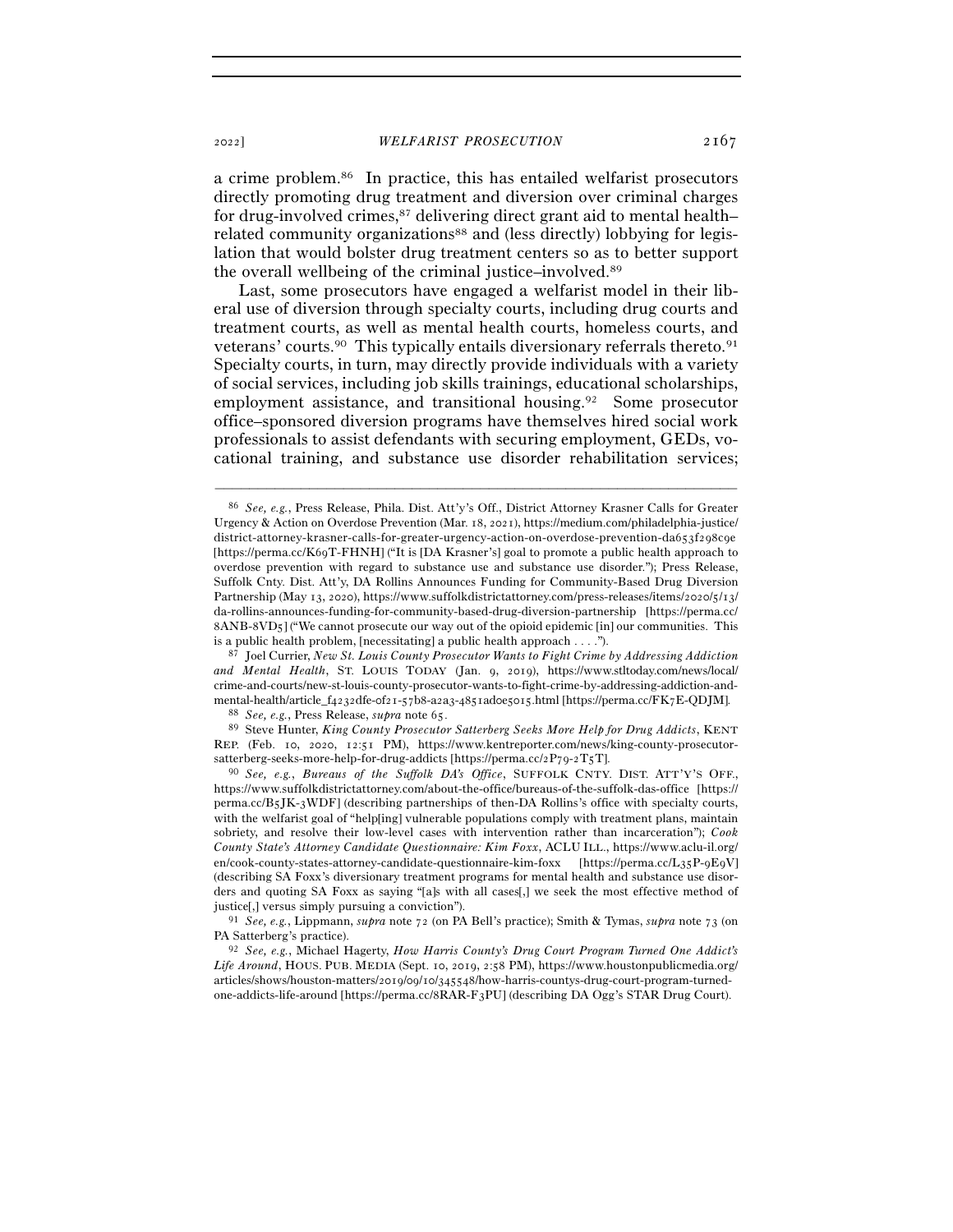some even provide transportation to/from services.<sup>93</sup> This is an impressively direct intervention of a prosecutor into the role of a social service provider. In addition to the social welfare–enhancing effects of attending treatment court generally (at least in comparison to traditional courts), drug courts regularly require defendants to have or procure stable employment.94 While this requirement may lead to similar exclusionary effects as do the employment eligibility requirements of welfareto-work programs,95 it nonetheless represents a dual (if imperfect) attempt (a) to provide social services through addressing addiction and mental healthcare needs and (b) to assist the criminal justice–involved in accessing needed financial resources, along with other social services.96 In these ways, some progressive prosecutors have attempted to live up to their promise to pursue holistic justice through distinctly welfarist programs and policies that have, intentionally or incidentally, begun to fill some of the gaps in the United States's weakened welfare system — particularly as applied to the criminal justice–involved.

### III. CONSEQUENCES OF THE WELFARIST SHIFT

This Part explores the normative and theoretical consequences of the shift in prosecutorial orientation away from a traditional, adversarial model of law and order and toward a holistic, demonstrably welfarist approach. One interpretation of the shift is that it represents a continuation of the public defense social work model, applied now to prosecutors' offices. Even so, though, is the shift defensible in light of the adversarial model through which the criminal justice system is set up? This Part surveys the tensions and argues, first, that prosecutors need

<sup>93</sup> *See* Nick Tabor, *What if Prosecutors Wanted to Keep People* Out *of Prison?*, N.Y. MAG. (Mar. 27, 2018), https://nymag.com/intelligencer/2018/03/what-if-prosecutors-wanted-to-keep-people-outof-prison.html [https://perma.cc/KFL8-REYA] (describing alternative sentencing program of progressive prosecutor Scott Colom, the DA of Mississippi's Sixteenth Circuit Court). 94 *See, e.g.*, *Benefits of Drug Court*, SUP. CT. OF CAL. CNTY. OF SAN MATEO, https://

www.sanmateocourt.org/court\_divisions/criminal/drug\_court/benefits.php [https://perma.cc/23FR-U3VE] ("[D]rug court programs [often require]: obtaining a high school or GED certificate; obtaining and/or maintaining employment; and developing mentor relationships within the community to sustain [participants] after they leave the drug court program.").

<sup>95</sup> *See supra* section I.A, pp. 2152–<sup>55</sup>. 96 Assessing the merits of drug court and its overall ability to assist individuals in securing employment is beyond the scope of this Note. But drug court participation is associated with improved employment outcomes, *see, e.g.*, *Benefits of Drug Court*, *supra* note 94, and some drug courts provide services that include "mental health, health and dental services, housing assistance, self-help groups, workforce development, education, job readiness and training programs, employment search, family therapy, parenting education, therapy for children, phone counseling, recovery support network[s], community groups, and recovery coaches," EXEC. OFF. OF THE TRIAL CT., ADULT DRUG COURT MANUAL: A GUIDE TO STARTING AND OPERATING ADULT DRUG COURTS IN MASSACHUSETTS 29–30 (2015), https://www.mass.gov/doc/adult-drug-court-manual/ download [https://perma.cc/S6QS-KJTB]. Referrals to drug courts can thus be welfare enhancing through their direct connection to employment assistance and other social services.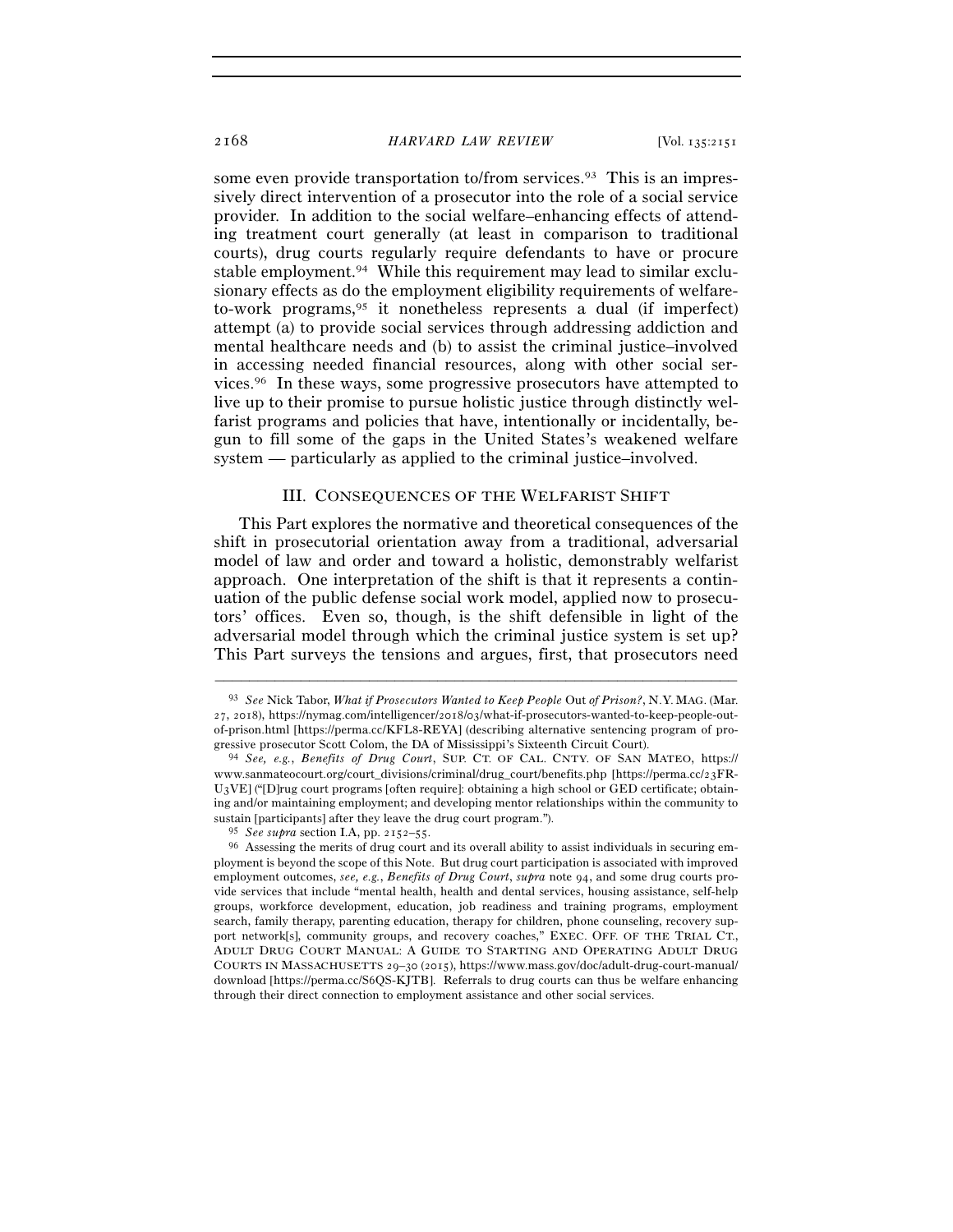not be conceived as strictly adversarial. Second, even if this development is inherently conflicted, welfarist prosecution is still better than the alternative — a system in which a weak social safety net's effects are compounded by an expansive penal state.

## *A. The Social Work Model and the Ministerial Prosecutor*

Social workers have long interacted with the criminal legal bar, albeit on the defense side.<sup>97</sup> They began working in public defense offices fifty years ago, where they "have played a critical role in ensuring that public defense clients receive needed services *outside* of the criminal justice system."98 At its core, the defense-side social work model attests to the holistic needs of the criminal justice–involved. In collaboration with attorneys, these social workers evaluate clients' needs, prepare reports, appear in court on clients' behalf, and refer clients to services in the social safety net.99 They act as an essential "part of the defense team," and the most robust practices "consider broader issues affecting the client (for example, substance use, mental health, poverty, and family and social support), potential responses or resolutions to these issues, and reentry and the collateral consequences of involvement in the criminal justice system."100 Welfarist prosecution extends the social work model into the prosecutor's office. Defense-side social workers, like welfarist prosecutors, view their mission holistically.<sup>101</sup> They both help protect against collateral consequences by ensuring defendants have access to a social safety net postdisposition.

This ostensibly conflicts with the prosecutor's adversarial role. A prosecutor's formal job, in the adversarial system, arguably is to litigate *against* those they prosecute, not serve as their caseworker. Prosecutors

<sup>97</sup> *See generally* MATEI ET AL., *supra* note <sup>36</sup>. 98 *Id.* at <sup>2</sup> (emphasis added). 99 *Id.* 

<sup>100</sup> *Id.* (citing Robin G. Steinberg, *Beyond Lawyering: How Holistic Representation Makes for Good Policy, Better Lawyers, and More Satisfied Clients*, 30 N.Y.U. REV. L. & SOC. CHANGE 625 (2006); Robin Steinberg, *Heeding* Gideon*'s Call in the Twenty-First Century: Holistic Defense and the New Public Defense Paradigm*, 70 WASH. & LEE L. REV. 961 (2013)). Indeed, defense teams' social workers help fulfill the spirit of the defense bar's constitutional mandate from *Padilla v. Kentucky*, 559 U.S. 356 (2010), on the *Strickland* requirement to advise clients of at least one consequence of plea agreements — deportation. *See* 559 U.S. at 373–74; Strickland v. Washington, 466 U.S. 668 (1984). Some progressive prosecutors have also taken up this mantle. *See, e.g.*, Christina Carrega, *Brooklyn DA Eric Gonzalez Hires Staff to Protect Immigrants from Deportation*, N.Y. DAILY NEWS (Apr. 24, 2017, 11:57 AM), https://www.nydailynews.com/new-york/brooklyn/ eric-gonzalez-hires-staff-protect-immigrants-deportation-article-1.3094689 [https://perma.cc/XXQ8- NSSA] ("Acting DA Eric Gonzalez has hired two immigration attorneys to train all staff on immigrant issues and to advise on plea bargains . . . and sentencing recommendations to avoid deportation and other consequences.").

<sup>101</sup> *See* MATEI ET AL., *supra* note 36, at 2 (noting that defense-side social workers "consider the client as a whole person and provide the court with insights on the extenuating circumstances behind the client's actions as well as resources to support their success in the community").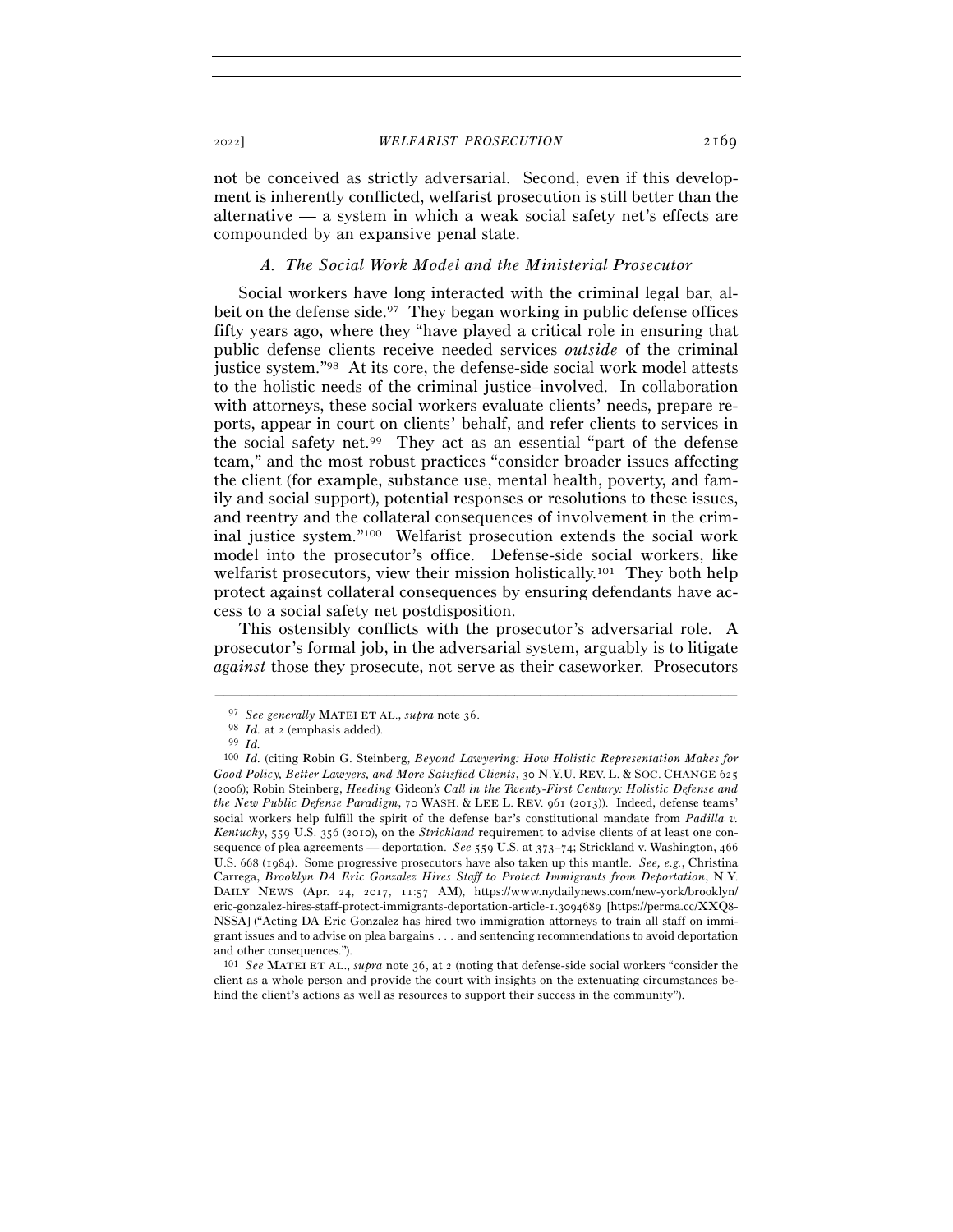are ill positioned for social services provision if they are conceived as a fundamentally coercive arm of the state. Indeed, some progressive prosecutors have been criticized for misunderstanding structural inequalities in social circumstances.102

But prosecutors have another institutional role — to be "ministers of justice."<sup>103</sup> This ministerial conception is arguably a better way to understand the modern U.S. prosecutor, as it recognizes that it's in the interest of their client (the state) to "seek justice" and that prosecutors' work involves exercising moral (as opposed to amoral) discretion.104 In this view, the prosecutor seeks justice of a higher order, rather than merely securing conviction rates. Though a departure from the strictly adversarial approach, welfarist prosecution sits comfortably within this ministerial conception of the prosecutor's role in the criminal justice system.

Additionally, strains on public defense resources might necessitate welfarist prosecution. Public defenders' caseloads continue to grow, and without defense spending keeping pace, many criminal justice–involved individuals go without attorney-facilitated social services altogether.105 The consequence is an increasingly one-sided criminal legal system, characterized by "the disappearing adversary."106 This heightens the need for reformist prosecutors to pursue ministerial, welfarist justice. To do so, the social work model (welfarist *defense*), aligned with the ministerial view of the role of the prosecutor, is a helpful guide.<sup>107</sup>

<sup>102</sup> *See, e.g.*, Jessica Pishko, *What Kim Ogg Gets Wrong About Work, Poverty, and Crime*, THE APPEAL (Feb. 19, 2020), https://theappeal.org/kim-ogg-put-down-gun-pick-up-employmentapplication [https://perma.cc/624X-<sup>2558</sup>]. 103 *See, e.g.*, MODEL RULES OF PRO. CONDUCT r. 3.8 cmt. 1 (AM. BAR ASS'N <sup>2020</sup>) ("A pros-

ecutor has the responsibility of a minister of justice and not simply that of an advocate."); *see also* Eric S. Fish, *Against Adversary Prosecution*, 103 IOWA L. REV. 1419, 1426–29 (2018) (exploring these dual roles and the tensions between them).

<sup>104</sup> Fish, *supra* note 103, at 1443–51 (arguing against prosecutorial adversarialism); *see also id.*

at 1463–<sup>68</sup> (expounding the "minister of justice" view). 105 *See* GOTTSCHALK, *supra* note 22, at 9–10; *see also* Richard A. Oppel Jr. & Jugal K. Patel, *One Lawyer,* 194 *Felony Cases, and No Time*, N.Y. TIMES (Jan. 31, 2019), https://www.nytimes.com/ interactive/2019/01/31/us/public-defender-case-loads.html [https://perma.cc/PC9A-LBCT] (chronicling the story of one public defender with nearly 200 felony cases at a time); *id.* (noting that public defenders spend an average of two hours investigating felony cases).

<sup>106</sup> *See* Irene Oritseweyinmi Joe, *Regulating Mass Prosecution*, 53 U.C. DAVIS L. REV. 1175, 1223 (2020). *See generally id.* (arguing for countering mass incarceration through regulating "mass prosecution," given the high amount of prosecutorial discretion and power in controlling criminal justice outcomes and "the disappearing adversary" on the other side).

<sup>107</sup> Indeed, some prosecutors' offices already employ social workers — though more commonly to assist in victim services programs and not for the prosecuted. *See, e.g.*, *Programs & Diversion*, OFF. OF DIST. ATT'Y KIM OGG, https://app.dao.hctx.net/about-hcdao/programs-diversion [https:// perma.cc/8BJG-XNDZ] (noting that approximately one-third of DA Ogg's office's Victim Services staff are social workers).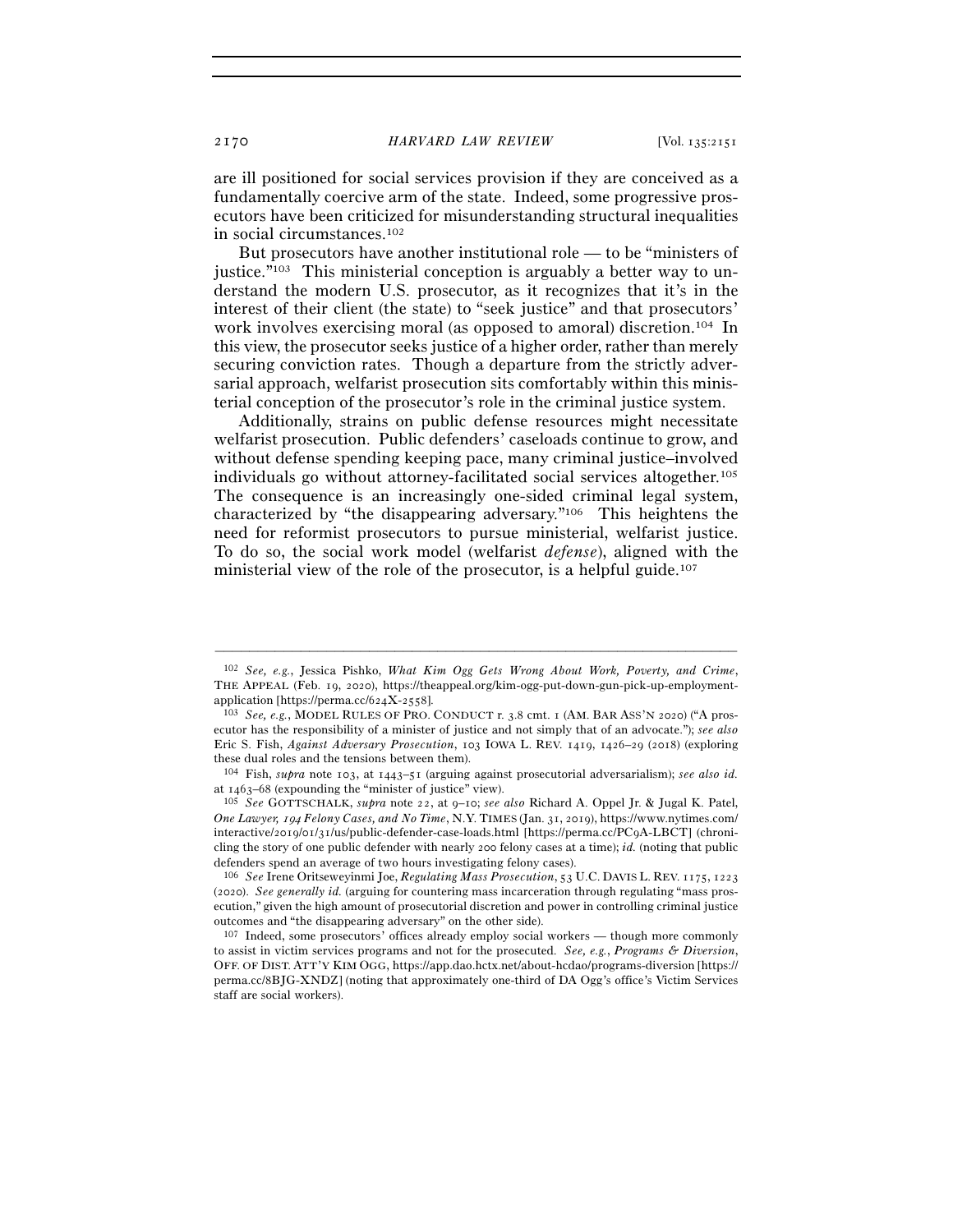## *B. A Mitigatory Step in the Right Direction*

Notwithstanding welfarist prosecution's limitations, it is a welcome development given the otherwise weak social safety net for the criminal justice–involved. In Bazelon's words, "[w]hile it would be nice if lawmakers and the courts threw themselves into fixing the criminal justice system" — and if policymakers reinforced the social safety net — "in the meantime, elections for prosecutors represent a shortcut to addressing a lot of dysfunction."<sup>108</sup> And especially so for the criminal justice– involved, who have been uniquely disadvantaged by the weakened welfare state and its eligibility and welfare-to-work requirements; they are in a unique position to be assisted by welfarist prosecutors.

Welfarist prosecutors — like many prosecutors described in this Note — understand the challenges of poverty, homelessness, lack of adequate mental health care, and addiction that some of the accused face. They have the power and, arguably, ministerial responsibility to administer their prosecutorial discretion toward welfarist ends. The progressive prosecution movement responds to calls to reimagine the prosecutorial role as one of a caretaker,109 a servant of the law,110 or a "color-conscious" professional attuned to the racial and socioeconomic realities of the criminal justice system.111 The movement embraces a truly rehabilitative model of criminal justice that contends with inequitable social starting points. But it can go further by *also* responding to the criminalization of poverty and, as we have seen from at least some progressive prosecutors so far, promoting an expansive welfarist agenda that takes into account the holistic needs of the criminal justice– involved.

Of course, welfarist prosecution is not a silver bullet. Practically speaking, prosecutors' abilities to provide welfare-enhancing services are contingent on their own budgets, which vary by locality.112 And meaningfully sweeping reductions in the criminalization of poverty will materialize only when society "reform[s] the system as a whole."<sup>113</sup> Relatedly, prosecutors doing this work must take care to protect against reproducing the inequalities and coercive, paternalistic dynamics that undergird the U.S. criminal justice system; for example, reformist

<sup>&</sup>lt;sup>108</sup> BAZELON, *supra* note 56, at xxxi.<br><sup>109</sup> *See* Bellin, *supra* note 49, at  $711-17$ .<br><sup>110</sup> *See* Bellin, *supra* note 64, at 1253.<br><sup>111</sup> *See generally* Justin Murray, *Reimagining Criminal Prosecution: Toward a Col Professional Ethic for Prosecutors*, 49 AM. CRIM. L. REV. 1541, 1541 (2012) (arguing for "a colorconscious vision of [prosecutors'] professional duties"). *See also id.* at 1546 ("Color-conscious prosecutors must make a special effort to assess the justice needs of the entire community they serve, particularly those whose voices are not adequately reflected in . . . majoritarian politics.").

<sup>112</sup> *See generally* Romero, *supra* note 57 (arguing that progressive prosecutors may be less effective in underresourced, smaller, rural communities).

<sup>113</sup> *See* Nguyen, *supra* note 54, at 343.